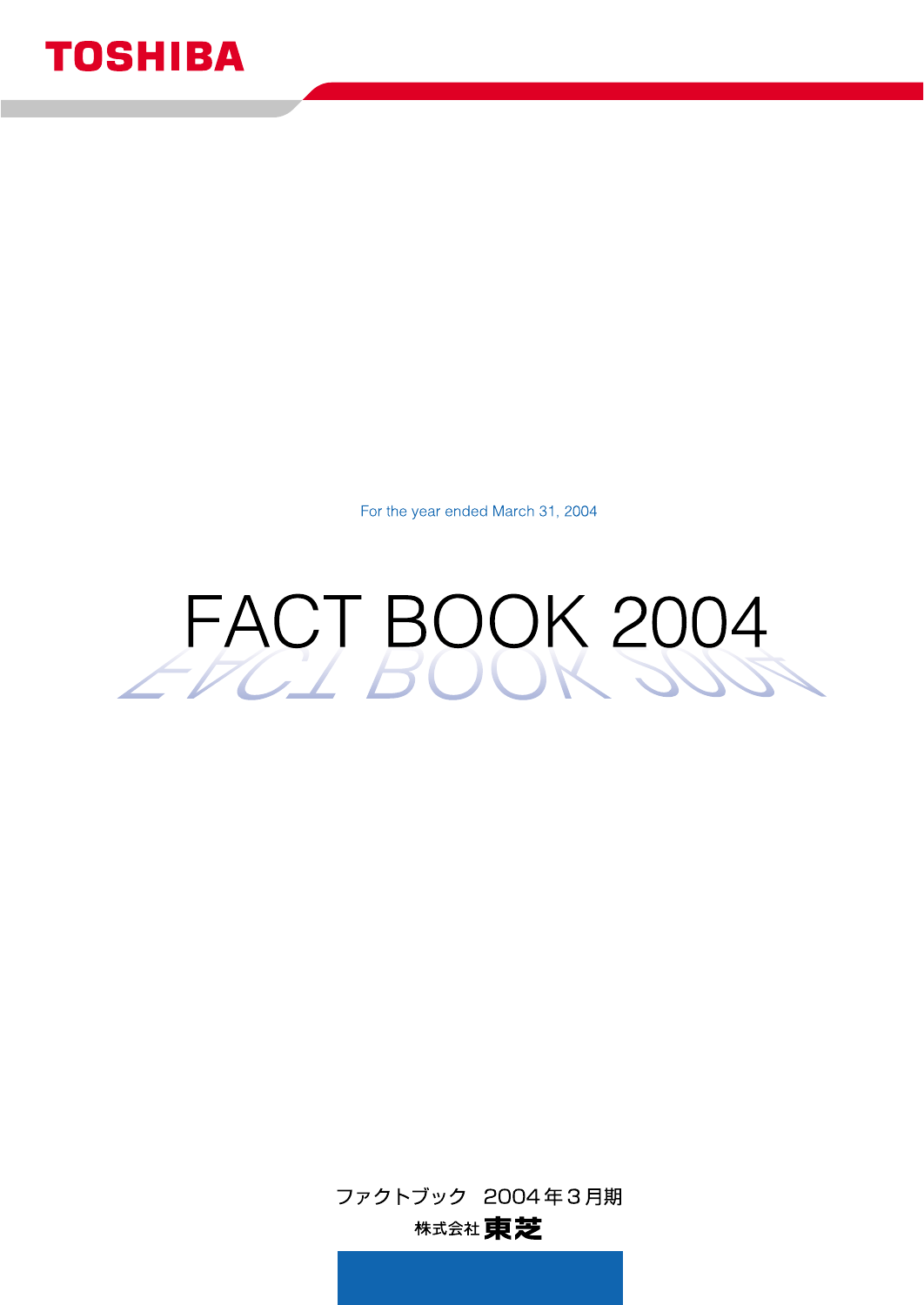### **The Toshiba Commitment**

### **Basic Commitment of the TOSHIBA Group**

We, the Toshiba Group companies, based on our total commitment to people and to the future, are determined to help create a '94/3 '95/3 higher quality of life for all people, and to do our part to help ensure that progress continues within the world community.

### **Commitment to People**

We endeavor to serve the needs of all people, especially our customers, shareholders, and employees, by implementing forwardlooking corporate strategies while carrying out responsible and responsive business activities. As good corporate citizens, we actively contribute to further the goals of society. The state of the state of the state of the state of the state of the state of the state of the state of the state of the state of the state of the state of the state of

### **Commitment to the Future** and the Surface of the Surface of the Surface of the Surface of the Surface of the Surface of the Surface of the Surface of the Surface of the Surface of the Surface of the Surface of the Surface

1.  $\blacksquare$ 

 $3.$ 

2.  $\blacksquare$ 

By continually developing innovative technologies centering on the fields of Electronics and Energy, we strive to create products realize the goals of the world community, including ways to improve the global environment. and services that enhance human life, and which lead to a thriving, healthy society. We constantly seek new approaches that help Earnings per share—Basic (EPS) (¥) 3.78 13.89

# $\blacksquare$  Committed to People, Committed to the Future **TOSHIRA**

 $\mathbf{P}$ 

# Overseas investors 26.6 25.7 20.9 16.2 **19.0**

 $\overline{\mathbf{3}}$ .

| <b>Contents</b>                                             |     |    |
|-------------------------------------------------------------|-----|----|
| <b>Main Subsidiaries and Affiliates</b>                     |     |    |
| <b>Consolidated Financial Summary</b>                       |     |    |
| Toshiba's Position in the Technology Sector                 |     |    |
| Major Product Market Share, Market Data                     |     | 5  |
| Comparison of Japan's Seven Major Electric-Appliance Makers | 7   | 6  |
| Market in China                                             |     | 8  |
| Corporate Social Responsibility Data                        | CSR | 9  |
| <b>Major Products</b>                                       |     | 10 |
| Industry Segment Performance                                |     | 12 |
| Geographic Segment Performance / Sales by Region            |     | 14 |
| Key Indicators (Consolidated)                               |     | 16 |
| <b>Consolidated Balance Sheets</b>                          |     | 18 |
| <b>Consolidated Statements of Operations</b>                |     | 20 |
| <b>Quarterly Performance Highlights</b>                     |     | 20 |
| <b>Consolidated Statements of Cash Flows</b>                |     | 21 |
| Long-Term Debt                                              |     | 22 |
| Corporate History                                           |     | 23 |
| <b>Common Stock Information</b>                             |     | 24 |
| Corporate Data                                              |     | 25 |
|                                                             |     |    |

### **Forward-Looking Statements**

Information in this report, other than historical facts, refers to future prospects 0 contained in this report.  $\frac{4}{111}$  this report. and performance, and has been prepared by Toshiba management on the basis of currently available information. This covers various risks, including, but not limited to, economic conditions, mega-competition in the industry, customer demand, foreign currency exchange rates, tax rules, regulations and other factors. As a result, actual future performance may differ from any forecasts

### **Notes:**

- 1. Except where stated otherwise, figures in this report are for the respective fiscal years ended March 31. For example, '04/3 is used to indicate data for the period beginning April 1, 2003, and ended March 31, 2004, or as of March 31, 2004.
- 2. The financial figures in this report are based on U.S. GAAP (Generally Accepted Accounting Principles).
- 3. Except where stated otherwise, financial figures have been rounded.
- $2004$  3 31 1.  $\frac{1}{1}$   $\frac{1}{1}$   $\frac{1}{1}$   $\frac{1}{2}$   $\frac{1}{1}$   $\frac{1}{2}$   $\frac{1}{1}$   $\frac{1}{2}$   $\frac{1}{1}$ 2003 4 1 2004 3 31  $104/3$  5 CY
- $2.$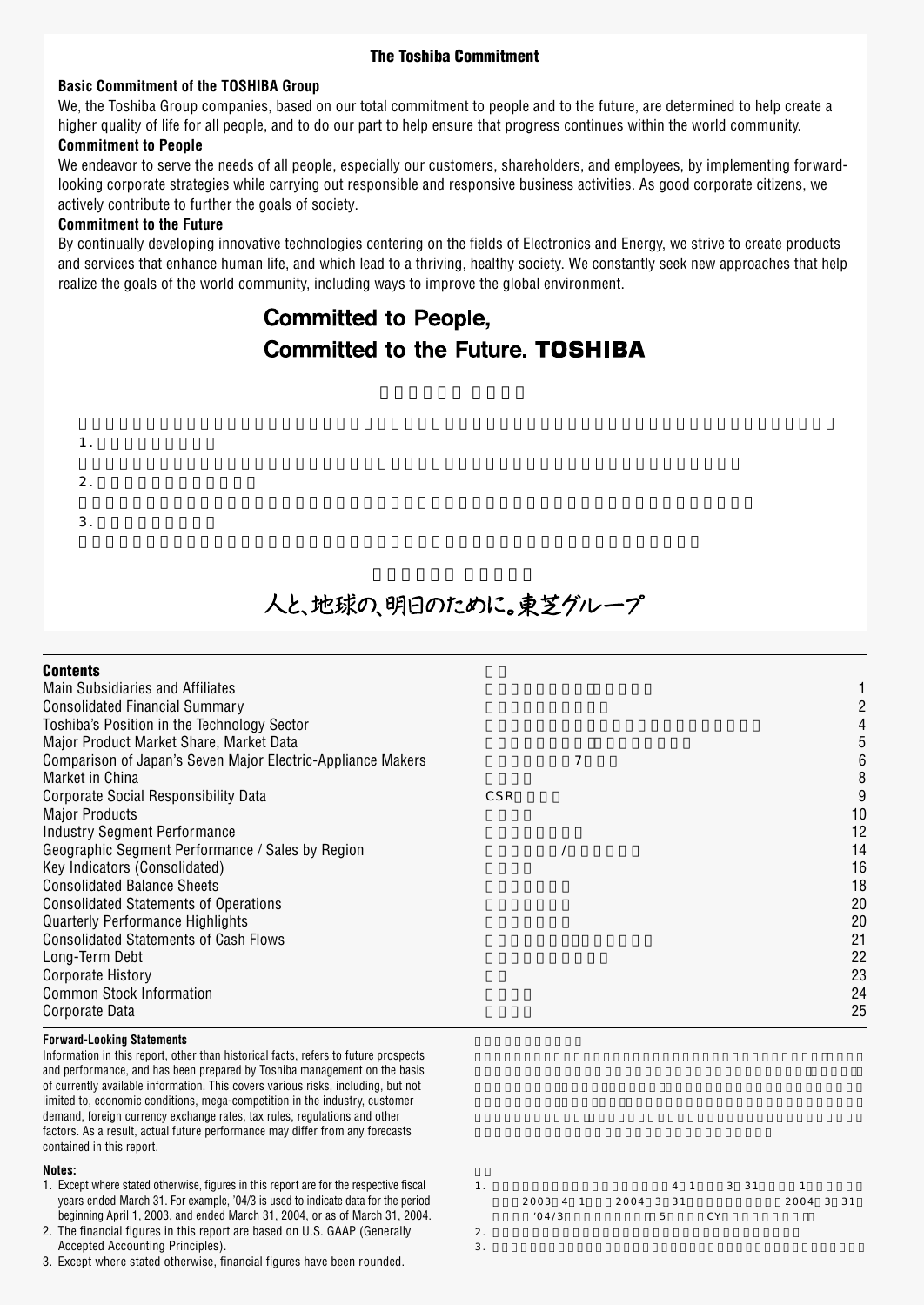### **Main Subsidiaries and Affiliates**

**Consolidated subsidiaries** —Japan

### **Digital Products**

**Toshiba Information Equipments Co., Ltd. Toshiba Multimedia Devices Co., Ltd. Toshiba Samsung Storage Technology Corporation Toshiba TEC Corporation** 

### **Electronic Devices**

**A&T Battery Corporation Device Link, Inc. Iwate Toshiba Electronics Co., Ltd. Kaga Toshiba Electronics Corporation Toshiba Device Corporation Toshiba LSI Package Solutions Corporation Toshiba Matsushita Display Technology Co., Ltd.**

### **Social Infrastructure**

**IT-Services Corporation Joint Fuel Co., Ltd. Toshiba Elevator and Building Systems Corporation Toshiba Elevator Products Corporation Toshiba Industrial Products Sales Corporation Toshiba Medical Finance Co., Ltd. Toshiba Medical Systems Corporation Toshiba Plant Systems & Services Corporation Toshiba Solutions Corporation**

### **Home Appliances**

**Harison Toshiba Lighting Corporation Toshiba Battery Co., Ltd. Toshiba Carrier Airconditioning Systems Corporation Toshiba Carrier Corporation Toshiba Consumer Marketing Corporation Toshiba HA Products Co., Ltd. Toshiba Home Technology Corporation Toshiba Lighting & Technology Corporation**

### **Others**

**Toshiba Building Co., Ltd. Toshiba Capital Corporation Toshiba Logistics Corporation**

**Plus 172 companies**

### —Overseas

**Digital Products**

**Dalian Toshiba Television Co., Ltd. Toshiba America Business Solutions, Inc. Toshiba America Information Systems,Inc. Toshiba Digital Media Network Taiwan Corp. Toshiba Europe GmbH Toshiba Information Equipment(Hangzhou) Co., Ltd. Toshiba Information Equipment(Philippines), Inc. Toshiba Information Systems (UK) Ltd. Toshiba Systemes (France) S.A. Toshiba TEC Europe Imaging Systems S.A. Toshiba TEC France Imaging Systems S.A. Toshiba TEC U.K. Imaging Systems Ltd.**

### **Electronic Devices**

**AFPD Pte., Ltd. Toshiba America Electronic Components, Inc. Toshiba Electronics Asia, Ltd. Toshiba Electronics Malaysia Sdn. Bhd.**

### **Social Infrastructure**

**Pacific Fuel Cell Capital (U.S.A.), Inc. Toshiba America Medical Systems, Inc. Plus 19 companies Toshiba America MRI, Inc. Toshiba Dalian Co., Ltd. Toshiba Information, Industrial and Power Systems Taiwan Corp. Toshiba International Corporation Toshiba Medical Systems Europe B.V.**

### **Home Appliances**

**Toshiba America Consumer Products, Inc. Toshiba Compressor (Taiwan) Corporation Toshiba Consumer Products (Thailand) Co., Ltd.**

### **Others**

**Toshiba (China) Co., Ltd. Toshiba America Capital Corporation Toshiba America, Inc. Toshiba Asia Pacific Pte., Ltd. Toshiba Capital (Asia) Ltd. Toshiba International Finance (Netherlands) B.V. Toshiba International Finance (UK) Plc.**

**Plus 83 companies**

**Affiliated companies Accounted by the equity method** —Japan

**Electronic Devices MT Picture Display Co., Ltd.**

### **Social Infrastructure**

**NEC Toshiba Space Systems, Ltd. Nishishiba Electric Co., Ltd. TM T&D Corporation Toshiba Mitsubishi-Electric Industrial Systems Corporation**

### **Others**

**ep Broadcasting Corporation ep Corporation Media Serve Corporation Mobile Broadcasting Corporation Shibaura Mechatronics Corporation Topcon Corporation Toshiba Ceramics Co., Ltd. Toshiba-EMI Limited Toshiba Finance Corporation** Toshiba Machine Co., Ltd. **Toshiba Sogo Finance Corporation**

**Plus 14 companies**

### —Overseas **Digital Products**

**Audiovox Communications Corporation Semp Toshiba Amazonas S.A.**

### **Electronic Devices**

**Beijing Matsushita Color CRT Co., Ltd. MT Picture Display (M) Sdn. Bhd. MT Picture Display (Thailand) Co., Ltd. MT Picture Display Corporation of America (Ohio) MT Picture Display Corporation of America (New York) MT Picture Display Indonesia P.T. Display Devices Indonesia**

### **Social Infrastructure**

**TM GE Automation Systems L.L.C.**

### **Home Appliances**

**Guangdong Meizhi Compressor Limited Toshiba Carrier (Thailand) Co., Ltd. Toshiba Carrier UK Ltd.**

### **Others**

**GE Toshiba Silicones Co., Ltd.**

MR<sub>I</sub>

**1**

他19社

Listed on Tokyo Stock Exchange Listed on Osaka Securities Exchange Listed on Frankfurt Stock Exchange

 $($ )  $($  $($  $\lambda$ 東芝エルエスアイ・パッケージソリューション(株)  $\mathcal{L}(\mathcal{L})$  $(+)$  $($  $-( )$  $($ )  $($ )  $\overline{\mathcal{A}}$  $\overline{\mathcal{A}}$  $($  $($ 他83社  $( )$ 

 $($ )

 $($ 

 $($ 

 $( )$ 

 $( )$ 

 $( )$  $($  $( )$ 

> $($  $\rightarrow$

 $\overline{a}$ 他172社

 $($ 

 $( )$  $($   $)$ 

 $( )$ 



ティーエム・ティーアンドディー(株)

 $($ )  $($ )  $( )$ 

モバイル放送(株)



 $($ )

 $($ )

 $($ 

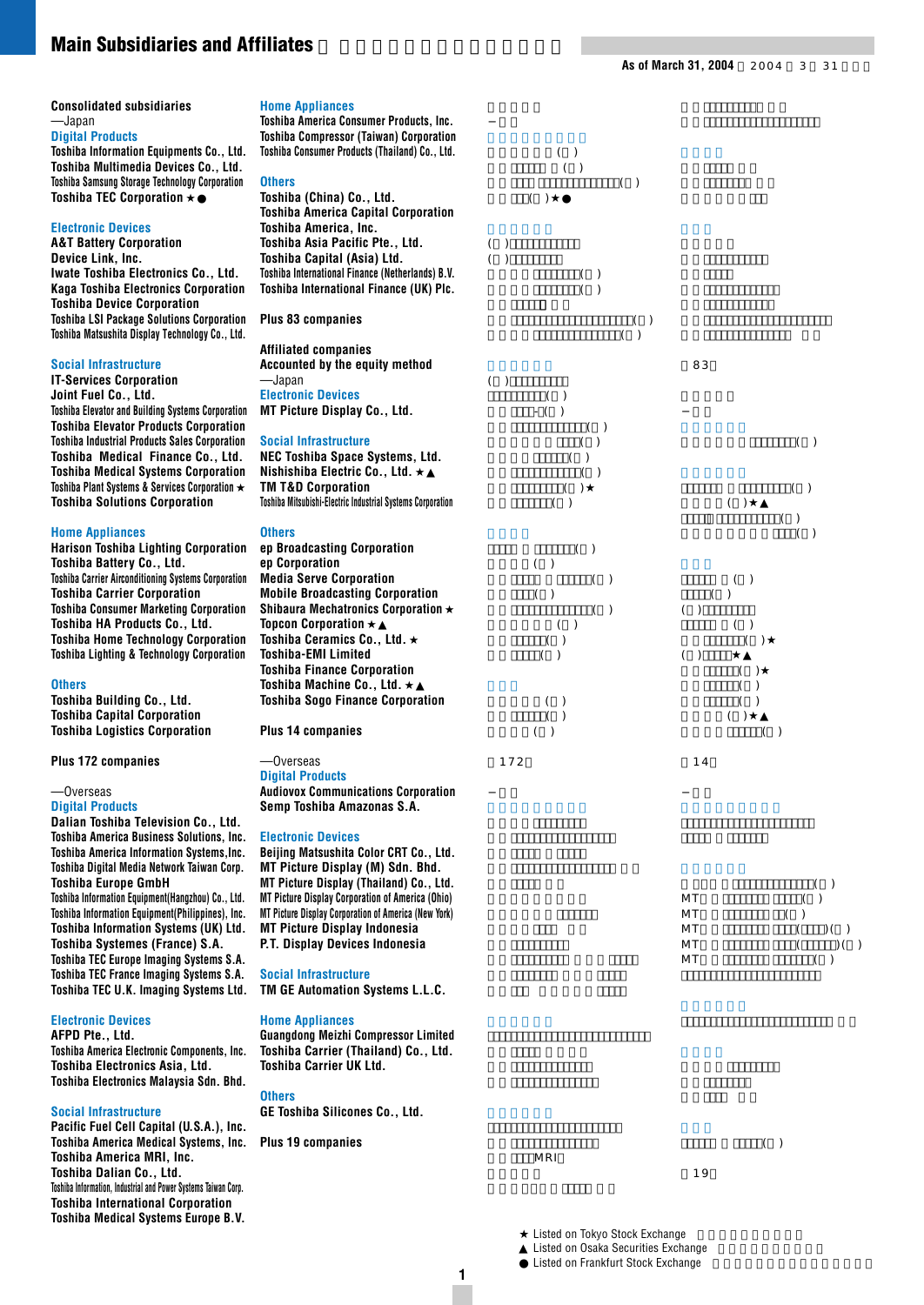# **Consolidated Financial Summary**

|                                                                                                                                                                                                                                                                                                                                                                                                                                  |                                      | '94/3              | '95/3              |
|----------------------------------------------------------------------------------------------------------------------------------------------------------------------------------------------------------------------------------------------------------------------------------------------------------------------------------------------------------------------------------------------------------------------------------|--------------------------------------|--------------------|--------------------|
| Net Sales, Operating Income (Loss) and                                                                                                                                                                                                                                                                                                                                                                                           |                                      |                    |                    |
| Net Income (Loss)                                                                                                                                                                                                                                                                                                                                                                                                                |                                      |                    |                    |
| Net sales                                                                                                                                                                                                                                                                                                                                                                                                                        |                                      | 4,702.3            | ¥4,864.0           |
| Cost of sales                                                                                                                                                                                                                                                                                                                                                                                                                    |                                      | 3,371.5            | 3,435.1            |
| Selling, general and administrative expenses                                                                                                                                                                                                                                                                                                                                                                                     |                                      | 1,224.1            | 1,260.1            |
| Operating income (loss)                                                                                                                                                                                                                                                                                                                                                                                                          |                                      | 106.7              | 168.8              |
| Income (loss) before income taxes and minority interest                                                                                                                                                                                                                                                                                                                                                                          |                                      | 90.2               | 120.7              |
| Income taxes                                                                                                                                                                                                                                                                                                                                                                                                                     |                                      | 75.5               | 67.6               |
| Net income (loss)                                                                                                                                                                                                                                                                                                                                                                                                                |                                      | 12.1               | 44.7               |
| <b>Profitability Ratios</b>                                                                                                                                                                                                                                                                                                                                                                                                      |                                      |                    |                    |
| Operating income ratio (%)                                                                                                                                                                                                                                                                                                                                                                                                       | $\%$                                 | 2.3                | 3.5                |
| Return on sales (%)                                                                                                                                                                                                                                                                                                                                                                                                              | $\%$                                 | 0.3                | 0.9                |
| Cost of sales ratio $(\%)$<br>Selling, general and administrative expenses ratio (%)                                                                                                                                                                                                                                                                                                                                             | $\%$<br>$\%$                         | 71.7<br>26.0       | 70.6<br>25.9       |
|                                                                                                                                                                                                                                                                                                                                                                                                                                  |                                      |                    |                    |
| <b>Total Assets, Total Shareholders' Equity and</b>                                                                                                                                                                                                                                                                                                                                                                              |                                      |                    |                    |
| <b>Interest-Bearing Debt</b>                                                                                                                                                                                                                                                                                                                                                                                                     |                                      |                    |                    |
| Total assets                                                                                                                                                                                                                                                                                                                                                                                                                     |                                      | 5,350.7            | 5,598.6            |
| Total shareholders' equity<br>Interest-bearing debt                                                                                                                                                                                                                                                                                                                                                                              |                                      | 1,117.7<br>1,875.8 | 1,255.1<br>1,915.7 |
| Long-term debt                                                                                                                                                                                                                                                                                                                                                                                                                   |                                      | 1,010.4            | 1,039.0            |
| Short-term debt                                                                                                                                                                                                                                                                                                                                                                                                                  |                                      | 865.4              | 876.7              |
| Shareholders' equity ratio (%) <sup>*1</sup>                                                                                                                                                                                                                                                                                                                                                                                     | $\overline{1}$<br>$\%$               | 20.9               | 22.4               |
| Debt/equity ratio (Times) <sup>*2</sup>                                                                                                                                                                                                                                                                                                                                                                                          | $\,2$                                | 1.7                | 1.5                |
| R&D, Capital Expenditures, Depreciation                                                                                                                                                                                                                                                                                                                                                                                          |                                      |                    |                    |
| R&D expenditures                                                                                                                                                                                                                                                                                                                                                                                                                 |                                      | 311.4              | 302.2              |
| Capital expenditures (Property, plant and equipment)                                                                                                                                                                                                                                                                                                                                                                             |                                      | 344.6              | 293.8              |
| Depreciation (Property, plant and equipment)                                                                                                                                                                                                                                                                                                                                                                                     |                                      | 255.6              | 283.6              |
| <b>Return Indicators</b>                                                                                                                                                                                                                                                                                                                                                                                                         |                                      |                    |                    |
| Return on equity (ROE) (%) <sup>*3</sup>                                                                                                                                                                                                                                                                                                                                                                                         | %<br>ROE<br>$\overline{\phantom{a}}$ | 1.1                | 3.8                |
| Return on total assets (ROA) (%) <sup>*4</sup>                                                                                                                                                                                                                                                                                                                                                                                   | ROA %<br>$\overline{4}$              | 0.2                | 0.8                |
| <b>Efficiency Indicators</b>                                                                                                                                                                                                                                                                                                                                                                                                     |                                      |                    |                    |
| Inventory turnover (Times) <sup>*5</sup>                                                                                                                                                                                                                                                                                                                                                                                         | $\sf 5$                              | 4.14               | 4.36               |
| Asset turnover (Times)*6                                                                                                                                                                                                                                                                                                                                                                                                         | 6                                    | 0.86               | 0.89               |
| Inventory turnover (Days)*7                                                                                                                                                                                                                                                                                                                                                                                                      | $\boldsymbol{7}$                     | 88.19              | 83.67              |
| <b>Cash Flows</b>                                                                                                                                                                                                                                                                                                                                                                                                                |                                      |                    |                    |
| Net cash provided by operating activities                                                                                                                                                                                                                                                                                                                                                                                        |                                      | 266.5              | 392.6              |
| Net cash used in investing activities                                                                                                                                                                                                                                                                                                                                                                                            |                                      | (231.0)            | (321.6)            |
| Net cash (used in) provided by financing activities                                                                                                                                                                                                                                                                                                                                                                              |                                      | (170.6)            | (19.0)             |
| Effect of exchange rate changes on cash and cash equivalents                                                                                                                                                                                                                                                                                                                                                                     |                                      | 29.3               | 5.4                |
| Net (decrease) increase in cash and cash equivalents                                                                                                                                                                                                                                                                                                                                                                             |                                      | (105.8)            | 57.4               |
| Cash and cash equivalents at end of year                                                                                                                                                                                                                                                                                                                                                                                         |                                      | 595.6              | 653.0              |
| <b>Liquidity Indicators</b>                                                                                                                                                                                                                                                                                                                                                                                                      |                                      |                    |                    |
| Debt/cash flow ratio (%) <sup>*8</sup>                                                                                                                                                                                                                                                                                                                                                                                           | 8<br>$\%$<br>9                       | 13.96              | 18.05              |
| Interest coverage ratio (Times) <sup>*9</sup>                                                                                                                                                                                                                                                                                                                                                                                    |                                      | 2.1                | 2.9                |
| <b>Corporate Value</b>                                                                                                                                                                                                                                                                                                                                                                                                           |                                      |                    |                    |
| Free cash flow*10                                                                                                                                                                                                                                                                                                                                                                                                                | 10                                   | 35.4               | 71.0               |
| Market capitalization*11                                                                                                                                                                                                                                                                                                                                                                                                         | 11                                   | 2,368.5            | 1,896.0            |
| <b>Corporate Data</b>                                                                                                                                                                                                                                                                                                                                                                                                            |                                      |                    |                    |
| Number of employees                                                                                                                                                                                                                                                                                                                                                                                                              |                                      | 175,000            | 190,000            |
| Beginning with the fiscal year ended March 31, 2001, Toshiba has adopted Statement of Financial Accounting Standards (SFAS) No. 115, "Accounting for Certain Investments in Debt and Equity Securities."<br>Prior-period data for the fiscal years ended March 31, 1995 through 2000, has been restated to conform with SFAS No. 115 (data of March 31, 1994, has not been restated).                                            |                                      |                    |                    |
| Beginning with the fiscal year ended March 31, 1998, revenues and expenses from financial services, real estate leasing and sales, and other operations are reported as operating activities whereas they were                                                                                                                                                                                                                   |                                      |                    |                    |
| reported as non-operating activities in prior periods. Prior-period data for the fiscal years ended March 31, 1994 through 1997, has been reclassified to conform with the current classification.<br>In the fiscal year ended March 31, 2004, ¥48.9 billion of subsidy received on return of substitutional portion of Employees' Pension Fund Plan, net of settlement loss of ¥188.1 billion, is included in operating income. |                                      |                    |                    |
| 2001 3<br>115                                                                                                                                                                                                                                                                                                                                                                                                                    | 1995 3<br>2000 3                     |                    | 2001 3             |
|                                                                                                                                                                                                                                                                                                                                                                                                                                  |                                      |                    |                    |

| ----   |        | . | . | LUUU J        |        |  |
|--------|--------|---|---|---------------|--------|--|
|        | 1994 3 |   |   |               |        |  |
| 1998 3 |        |   |   | 1994 3 1997 3 | 1998 3 |  |
|        |        |   |   |               |        |  |

 $2004 - 3$  $2004 \quad 3$  (  $1,881 \quad 1489$ 

**2**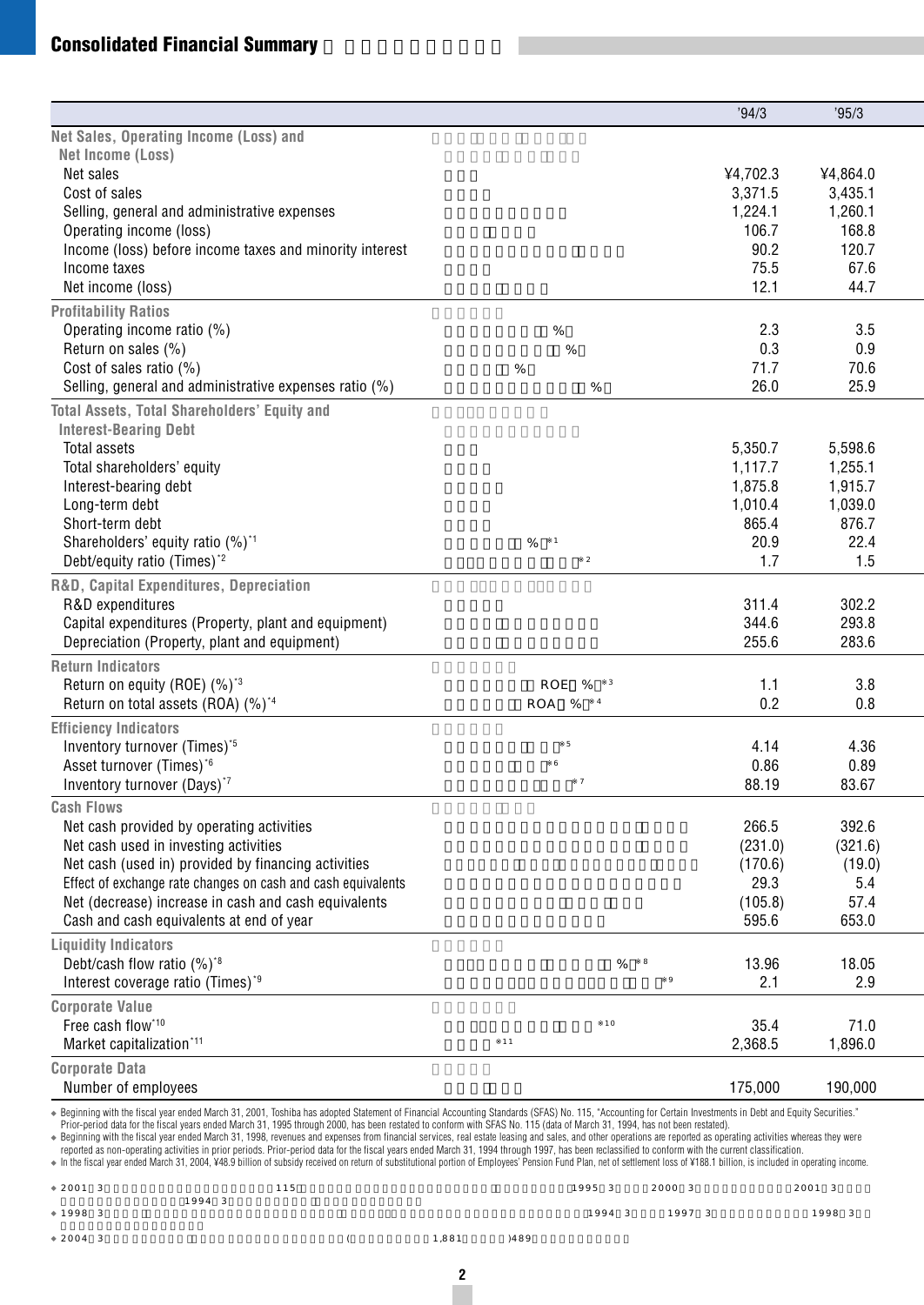|              |                                                                                                                                                                     |             |                                                                                                                                                                                                                     |             |          |              | (Billion ¥   |              |
|--------------|---------------------------------------------------------------------------------------------------------------------------------------------------------------------|-------------|---------------------------------------------------------------------------------------------------------------------------------------------------------------------------------------------------------------------|-------------|----------|--------------|--------------|--------------|
| 96/3         | '97/3                                                                                                                                                               | '98/3       | '99/3                                                                                                                                                                                                               | '00/3       | '01/3    | '02/3        | '03/3        | '04/3        |
|              |                                                                                                                                                                     |             |                                                                                                                                                                                                                     |             |          |              |              |              |
|              |                                                                                                                                                                     |             |                                                                                                                                                                                                                     |             |          |              |              |              |
| 45,192.2     | ¥5,521.9                                                                                                                                                            | ¥5,458.5    | ¥5,300.9                                                                                                                                                                                                            | ¥5,749.4    | 45,951.4 | ¥5,394.0     | ¥5,655.8     | ¥5,579.5     |
| 3,647.6      | 3,932.6                                                                                                                                                             | 3,960.2     | 3,890.6                                                                                                                                                                                                             | 4,254.4     | 4,323.5  | 4,070.1      | 4,146.5      | 4,075.3      |
| 1,282.0      | 1,391.5                                                                                                                                                             | 1,416.0     | 1,379.8                                                                                                                                                                                                             | 1,394.0     | 1,395.7  | 1,437.5      | 1,393.8      | 1,378.5      |
| 262.6        | 197.8                                                                                                                                                               | 82.3        | 30.5                                                                                                                                                                                                                | 101.0       | 232.1    | (113.6)      | 115.5        | 174.6        |
| 177.7        | 125.5                                                                                                                                                               | 18.7        | 11.2                                                                                                                                                                                                                | (44.8)      | 188.1    | (376.7)      | 53.1         | 145.0        |
| 103.0        | 71.6                                                                                                                                                                | 17.3        | 20.9                                                                                                                                                                                                                | (4.5)       | 96.1     | (113.9)      | 48.5         | 102.2        |
| 90.4         | 67.1                                                                                                                                                                | 14.7        | (9.1)                                                                                                                                                                                                               | (32.9)      | 96.2     | (254.0)      | 18.5         | 28.8         |
|              |                                                                                                                                                                     |             |                                                                                                                                                                                                                     |             |          |              |              |              |
| 5.1          | 3.6                                                                                                                                                                 | 1.5         | $0.6\,$                                                                                                                                                                                                             | 1.8         | 3.9      | (2.1)        | 2.0          | 3.1          |
| 1.7          | 1.2                                                                                                                                                                 | 0.3         | (0.2)                                                                                                                                                                                                               | (0.6)       | 1.6      | (4.7)        | 0.3          | 0.5          |
| 70.2         | 71.2                                                                                                                                                                | 72.6        | 73.4                                                                                                                                                                                                                | 74.0        | 72.6     | 75.5         | 73.3         | 73.0         |
| 24.7         | 25.2                                                                                                                                                                | 25.9        | 26.0                                                                                                                                                                                                                | 24.2        | 23.5     | 26.6         | 24.6         | 24.7         |
|              |                                                                                                                                                                     |             |                                                                                                                                                                                                                     |             |          |              |              |              |
| 5,743.0      | 5,933.2                                                                                                                                                             | 6,166.3     | 6,101.9                                                                                                                                                                                                             | 5,780.0     | 5,724.6  | 5,407.8      | 5,238.9      | 4,462.2      |
| 1,384.6      | 1,388.8                                                                                                                                                             | 1,305.9     | 1,128.8                                                                                                                                                                                                             | 1,060.1     | 1,047.9  | 705.3        | 571.1        | 755.0        |
| 1,810.7      | 1,954.0                                                                                                                                                             | 2,260.8     | 2,181.7                                                                                                                                                                                                             | 1,967.3     | 1,787.6  | 1,818.5      | 1,653.4      | 1,199.5      |
| 672.7        | 718.2                                                                                                                                                               | 1,012.4     | 1,178.4                                                                                                                                                                                                             | 1,121.9     | 990.3    | 888.7        | 882.0        | 701.9        |
| 1,138.0      | 1,235.8                                                                                                                                                             | 1,248.4     | 1,003.3                                                                                                                                                                                                             | 845.4       | 797.3    | 929.8        | 771.4        | 497.6        |
| 24.1         |                                                                                                                                                                     |             | 18.5                                                                                                                                                                                                                | 18.3        | 18.3     | 13.0         |              | 16.9         |
| 1.3          | 23.4<br>1.4                                                                                                                                                         | 21.2<br>1.7 | 1.9                                                                                                                                                                                                                 | 1.9         | 1.7      | 2.6          | 10.9<br>2.9  |              |
|              |                                                                                                                                                                     |             |                                                                                                                                                                                                                     |             |          |              |              | 1.6          |
| 314.8        | 332.6                                                                                                                                                               | 322.9       | 316.7                                                                                                                                                                                                               | 334.4       | 327.9    | 326.2        | 331.5        | 336.7        |
| 308.7        | 341.0                                                                                                                                                               | 339.6       | 375.5                                                                                                                                                                                                               | 298.5       | 269.5    | 348.2        | 230.5        | 227.3        |
| 262.0        | 252.7                                                                                                                                                               | 291.4       | 309.8                                                                                                                                                                                                               | 329.6       | 308.3    | 311.2        | 237.9        | 223.9        |
|              |                                                                                                                                                                     |             |                                                                                                                                                                                                                     |             |          |              |              |              |
| 6.8          | 4.8                                                                                                                                                                 | $1.1$       | (0.7)                                                                                                                                                                                                               | (3.0)       | 9.1      | (29.0)       | 2.9          | 4.3          |
| 1.6          | 1.1                                                                                                                                                                 | 0.2         | (0.1)                                                                                                                                                                                                               | (0.6)       | 1.7      | (4.6)        | 0.3          | 0.6          |
|              |                                                                                                                                                                     |             |                                                                                                                                                                                                                     |             |          |              |              |              |
| 4.71         | 5.15                                                                                                                                                                | 5.27        | 5.30                                                                                                                                                                                                                | 6.27        | 7.18     | 7.13         | 8.55         | 8.87         |
| 0.92         | 0.95                                                                                                                                                                | 0.90        | 0.86                                                                                                                                                                                                                | 0.97        | 1.03     | 0.97         | 1.06         | 1.15         |
| 77.41        | 70.82                                                                                                                                                               | 69.21       | 66.85                                                                                                                                                                                                               | 58.25       | 50.81    | 51.19        | 42.69        | 41.15        |
|              |                                                                                                                                                                     |             |                                                                                                                                                                                                                     |             |          |              |              |              |
| 403.5        | 142.1                                                                                                                                                               | 272.8       | 264.9                                                                                                                                                                                                               | 435.9       | 453.6    | 149.2        | 271.6        | 322.7        |
| (277.7)      | (280.4)                                                                                                                                                             | (300.2)     | (280.1)                                                                                                                                                                                                             | (293.2)     | (176.7)  | (325.6)      | (148.0)      | (189.5)      |
| (110.7)      | 27.3                                                                                                                                                                | 65.6        | (94.3)                                                                                                                                                                                                              | (158.7)     | (285.6)  | 53.5         | (159.8)      | (132.7)      |
| 11.3         | 12.0                                                                                                                                                                | (2.6)       | (8.7)                                                                                                                                                                                                               | (16.6)      | 31.1     | 5.8          | (7.2)        | (8.3)        |
| 26.4         | (99.0)                                                                                                                                                              | 35.5        | (118.2)                                                                                                                                                                                                             | (32.5)      | 22.4     | (117.2)      | (43.3)       | (7.8)        |
| 679.4        | 580.4                                                                                                                                                               | 615.9       | 497.8                                                                                                                                                                                                               | 465.2       | 487.6    | 370.4        | 327.1        | 319.3        |
| 19.06        | 17.13                                                                                                                                                               | 14.64       | 13.68                                                                                                                                                                                                               | 15.23       | 23.22    | 4.01         | 16.09        | 19.47        |
| 4.8          | 4.2                                                                                                                                                                 | 1.9         | 1.0                                                                                                                                                                                                                 | 2.8         | 6.1      | (3.3)        | 5.3          | 8.9          |
|              |                                                                                                                                                                     |             |                                                                                                                                                                                                                     |             |          |              |              |              |
| 125.8        | (138.3)                                                                                                                                                             | (27.4)      | (15.1)                                                                                                                                                                                                              | 142.8       | 276.9    | (176.4)      | 123.6        | 133.2        |
| 2,613.8      | 2,201.8                                                                                                                                                             | 1,738.3     | 2,604.2                                                                                                                                                                                                             | 3,367.1     | 2,356.3  | 1,815.5      | 1,007.6      | 1,519.4      |
|              |                                                                                                                                                                     |             |                                                                                                                                                                                                                     |             |          |              |              |              |
| 186,000      | 186,000                                                                                                                                                             | 186,000     | 198,000                                                                                                                                                                                                             | 191,000     | 188,000  | 176,000      | 166,000      | 161,000      |
|              | 1. Shareholders' equity ratio = Total shareholders' equity / Total assets $\times$ 100<br>2. Debt/equity ratio = Interest-bearing debt / Total shareholders' equity |             |                                                                                                                                                                                                                     | $1$ .<br>2. |          | $\times$ 100 |              |              |
|              | 3. ROE = Net income / Average total shareholders' equity $\times$ 100                                                                                               |             |                                                                                                                                                                                                                     | 3.          | (ROE)    |              | $\times$ 100 |              |
|              | 4. ROA = Net income / Average total assets $\times$ 100<br>5. Inventory turnover (Times) = Net sales / Average inventory                                            |             |                                                                                                                                                                                                                     | 4.<br>5.    | (ROA)    |              | $\times$ 100 |              |
|              | 6. Asset turnover (Times) = Net sales / Average total assets                                                                                                        |             |                                                                                                                                                                                                                     | 6.          |          |              |              |              |
|              | 7. Inventory turnover (Days) = 365 / Inventory turnover                                                                                                             |             | 8. Debt/cash flow ratio = (Net income + Depreciation and amortization) / Average interest-bearing debt                                                                                                              | 7.<br>8.    | 365      |              |              | $\times$ 100 |
| $\times$ 100 |                                                                                                                                                                     |             |                                                                                                                                                                                                                     | 9.          |          |              |              |              |
|              |                                                                                                                                                                     |             | 9. Interest coverage ratio (Times) = (Operating income $+$ Interest and dividends) / Interest expense<br>10. Free cash flow $=$ Net cash provided by operating activities $-$ Net cash used in investing activities | 10.         |          |              |              |              |
|              | 11. Market capitalization = Common stock price [Year-end/Yen/Close] $\times$ Outstanding shares                                                                     |             |                                                                                                                                                                                                                     | 11.         |          |              |              |              |

 $\overline{a}$ 

L

L

L

**3**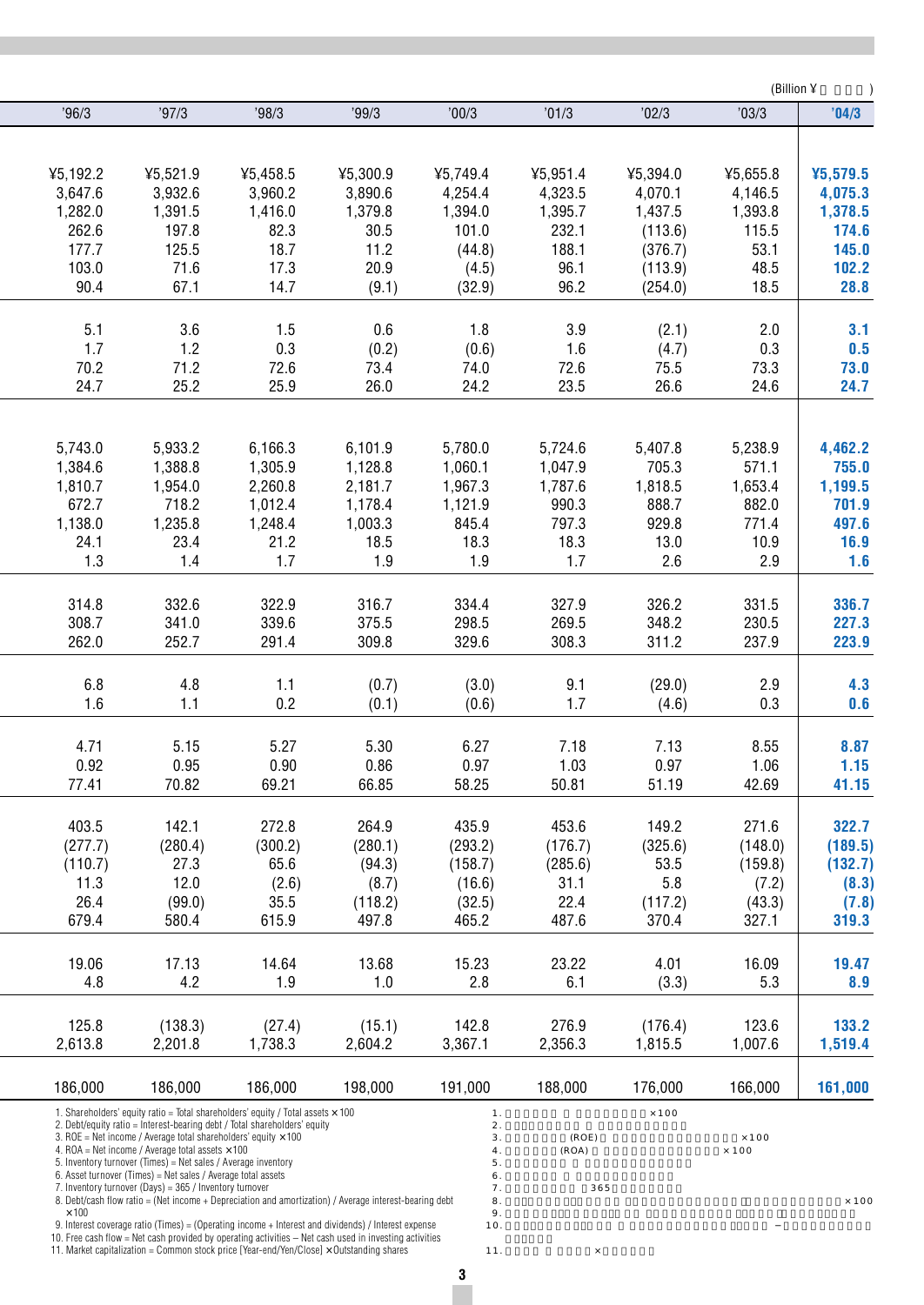# **Toshiba's Position in the Technology Sector**

|                                                   |                                                            | (As of December 31, 2003)                | 2003 12                  |
|---------------------------------------------------|------------------------------------------------------------|------------------------------------------|--------------------------|
| Rank in the Electrical<br><b>Equipment Sector</b> | Rank among the Companies<br>Listed in Tokyo Stock Exchange | <b>Company Name</b>                      | Market<br>Capitalization |
|                                                   |                                                            |                                          | (Billion ¥               |
|                                                   |                                                            | Canon Inc.                               | 4,397.7                  |
| 2                                                 | 10                                                         | Matsushita Electric Industrial Co., Ltd. | 3,635.4                  |
| 3                                                 | 12                                                         | Sony Corporation                         | 3,437.0                  |
| 4                                                 | 19                                                         | Hitachi, Ltd.                            | 2,175.8                  |
| 5                                                 | 22                                                         | <b>Sharp Corporation</b>                 | 1,878.1                  |
| 6                                                 | 30                                                         | Ricoh Company, Ltd.                      | 1,575.4                  |
| 7                                                 | 32                                                         | <b>FANUC LTD.</b>                        | 1,537.6                  |
| 8                                                 | 33                                                         | <b>NEC Corporation</b>                   | 1,504.0                  |
| 9                                                 | 34                                                         | ROHM CO., LTD.                           | 1,492.1                  |
| 10                                                | 35                                                         | <b>Tokyo Electron Limited</b>            | 1,470.1                  |
| 11                                                | 39                                                         | Kyocera Corporation                      | 1,365.9                  |
| 12                                                | 41                                                         | Murata Manufacturing Co., Ltd.           | 1,351.7                  |
| 13                                                | 43                                                         | <b>Toshiba Corporation</b>               | 1,306.9                  |
| 14                                                | 46                                                         | <b>Fujitsu Limited</b>                   | 1,265.2                  |

**Rank of Japanese Companies in the Electrical Equipment Sector**

Source: Tokyo Stock Exchange<br>Note: Figures in this table are truncated.  $\qquad \qquad \vdots$ 

# **Rank of Companies in the MSCI® Blue Book: Information Technology Sector**

| MS CT          | (As of December 31, 2003)<br>2003 12   |              |                                                   |  |  |
|----------------|----------------------------------------|--------------|---------------------------------------------------|--|--|
|                | <b>Company Name</b>                    | Country      | <b>Market Capitalization</b><br>(Millions of US\$ |  |  |
| 1              | Cisco Systems, Inc.                    | <b>USA</b>   | 168,913                                           |  |  |
| $\overline{2}$ | <b>IBM Corporation</b><br><b>IBM</b>   | <b>USA</b>   | 160.353                                           |  |  |
| 3              | Dell Inc.                              | <b>USA</b>   | 87,064                                            |  |  |
| 4              | Nokia Corp.                            | Finland      | 82,943                                            |  |  |
| 5              | Hewlett-Packard Co.                    | <b>USA</b>   | 70,039                                            |  |  |
| 6              | QUALCOMM Incorporated                  | <b>USA</b>   | 42,805                                            |  |  |
| $\overline{7}$ | Canon Inc.                             | Japan        | 40,995                                            |  |  |
| 8              | Motorola, Inc.                         | <b>USA</b>   | 32,744                                            |  |  |
| 9              | <b>EMC Corporation</b><br><b>EMC</b>   | <b>USA</b>   | 31,118                                            |  |  |
| 10             | LM Ericsson Telephone Co.<br><b>LM</b> | Sweden       | 27,746                                            |  |  |
| 11             | Hitachi, Ltd.                          | Japan        | 20,302                                            |  |  |
| 12             | Nortel Networks Limited                | Canada       | 16,881                                            |  |  |
| 13             | Alcatel S.A.                           | France       | 16,540                                            |  |  |
| 14             | Ricoh Company, Ltd.                    | Japan        | 14,701                                            |  |  |
| 15             | Sun Microsystems, Inc.                 | <b>USA</b>   | 14,501                                            |  |  |
| 16             | <b>NEC Corporation</b>                 | Japan        | 14,034                                            |  |  |
| 17             | Agilent Technologies Inc.              | <b>USA</b>   | 13,904                                            |  |  |
| 18             | Corning Incorporated                   | <b>USA</b>   | 13,493                                            |  |  |
| 19             | Kyocera Corporation                    | Japan        | 12,746                                            |  |  |
| 20             | Murata Manufacturing Co., Ltd.         | Japan        | 12,656                                            |  |  |
| 21             | <b>Toshiba Corporation</b>             | <b>Japan</b> | 12,195                                            |  |  |
| 22             | Lucent Technologies Inc.               | <b>USA</b>   | 11,816                                            |  |  |
| 23             | <b>Fujitsu Limited</b>                 | Japan        | 11,806                                            |  |  |
| 24             | <b>Xerox Corporation</b>               | <b>USA</b>   | 10,913                                            |  |  |

Source: MSCI® Blue Book: Quarter End December 2003 (Information Technology—Technology Hardware & Equipment) 出典:MSCI ブルーブック 2003 年 12月 31日(Information Technology―Technology Hardware & Equipment)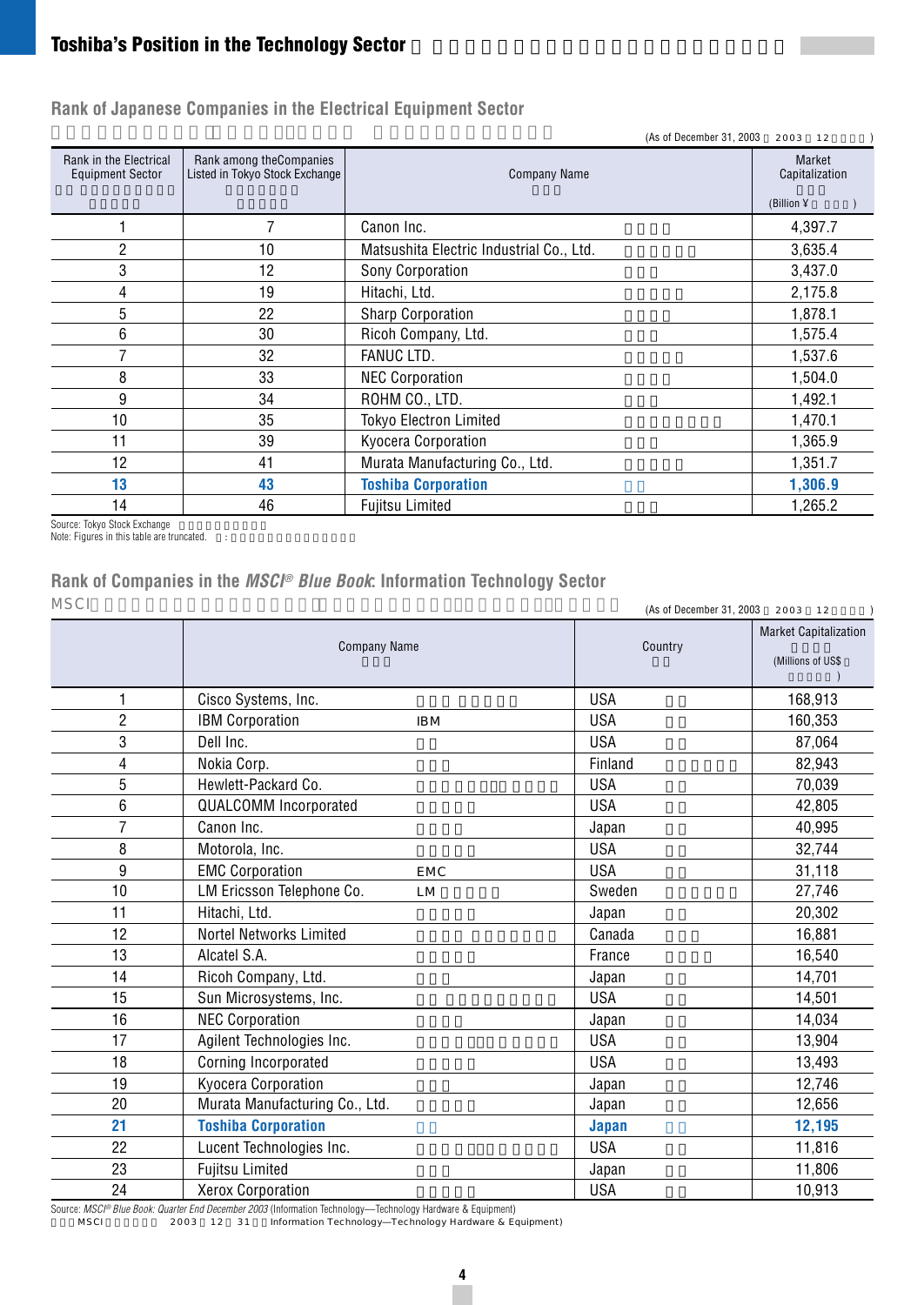# **Major Product Market Share, Market Data**

### **Top 5 Companies Revenue from Shipments of Total Semiconductor-Worldwide ©Gartner Dataquest March 2004 All data are Gartner Dataquest estimates**

| CY <sub>02</sub><br>Rank | CY <sub>03</sub><br>Rank |                                                           | <b>CY02</b><br>Revenue<br>(Millions of US\$) | CY <sub>03</sub><br>Revenue<br>(Millions of US\$) | CY02-03<br>Percentage Change<br>(%)<br>(% ) | CY <sub>03</sub><br>Share<br>(% )<br>(% ) |
|--------------------------|--------------------------|-----------------------------------------------------------|----------------------------------------------|---------------------------------------------------|---------------------------------------------|-------------------------------------------|
|                          |                          | Intel                                                     | 23,692                                       | 27.103                                            | 14.4                                        | 15.3                                      |
| n                        |                          | <b>Samsung Electronics</b>                                | 8,631                                        | 10,502                                            | 21.7                                        | 5.9                                       |
|                          | ŋ<br>o                   | Renesas Technology                                        |                                              | 7,936                                             |                                             | 4.5                                       |
| 5                        |                          | Texas Instruments                                         | 6.240                                        | 7.410                                             | 18.8                                        | 4.2                                       |
| 3                        |                          | Toshiba                                                   | 6,455                                        | 7,356                                             | 14.0                                        | 4.1                                       |
|                          |                          | Others                                                    | 110.611                                      | 117.145                                           | 5.9                                         | 66.0                                      |
|                          |                          | <b>Total Market</b>                                       | 155.629                                      | 177,452                                           | 14.0                                        | 100.0                                     |
|                          |                          | Source: Gartner Dataquest (March 2004), GJ04254<br>2004 3 | GJ04254                                      |                                                   |                                             |                                           |

### **Market Forecast for Semiconductors by Region**

| (Millions of US\$   | CY02    | CY <sub>03</sub> | $CY04$ (F) | CY05 (F) | CY06 (F) |
|---------------------|---------|------------------|------------|----------|----------|
| America             | 31.275  | 32.331           | 39.514     | 41.735   | 40.089   |
| Europe              | 27.788  | 32.310           | 40.538     | 43.694   | 43.082   |
| Japan               | 30.494  | 38.942           | 47.823     | 51.067   | 50.307   |
| Asia Pacific        | 51.156  | 62.843           | 85.756     | 95.253   | 96.546   |
| Total semiconductor | 140.713 | 166.426          | 213.631    | 231.748  | 230.024  |

Source: World Semiconductor Trade Statistics (WSTS), June 2004 WSTS 2004 6 F: Forecast

### **Market Forecast for Semiconductors by Product**

| CY <sub>02</sub> | CY <sub>03</sub> | CY04 (F) | CY05 (F) | CY06 (F) |
|------------------|------------------|----------|----------|----------|
| 12.345           | 13.347           | 16.043   | 17.036   | 16.689   |
| 6.790            | 9.545            | 13.101   | 14.852   | 15.281   |
| 1.056            | 3.569            | 4.828    | 5.739    | 6.262    |
| 120.523          | 139.965          | 179.659  | 194.121  | 191.792  |
| 140.713          | 166.426          | 213.631  | 231.748  | 230.024  |
|                  |                  |          |          |          |

Source: World Semiconductor Trade Statistics (WSTS), June 2004 WSTS 2004 6 F: Forecast

Dooson/GE 斗山/GE Mitsubishi Heavy Industrial 三菱重 Toshiba 東芝

# **Share of Steam Turbine Market in CY2003** 2003

|   |                                                                                                                                                 |      | Capacity<br>(MW) | Market Share (%)<br>$(\%)$ |                                                          |
|---|-------------------------------------------------------------------------------------------------------------------------------------------------|------|------------------|----------------------------|----------------------------------------------------------|
|   | <b>BHEL</b>                                                                                                                                     | BHEL | 6.823            | 20.4                       |                                                          |
| n | Dooson/GE                                                                                                                                       | G E  | 6.303            | 18.8                       |                                                          |
| 3 | Mitsubishi Heavy Industries                                                                                                                     |      | 5.181            | 15.5                       | <b>BHEL BHEL</b>                                         |
|   | Toshiba                                                                                                                                         |      | 5.097            | 15.2                       | Dooson/GE<br>Mitsubishi Heavy                            |
| 5 | Siemens                                                                                                                                         |      | 3.095            | 9.2                        | <b>■ Toshiba</b>                                         |
|   | Others                                                                                                                                          |      | 6.974            | 20.9                       | Siemens<br>Others                                        |
|   | Total                                                                                                                                           |      | 33.473           | 100.0                      |                                                          |
|   | Note: Contracted Capacity (bigger than 5MWe), excluding Chinese market<br>Source: McCoy POWER REPORTS STEAM TURBINE GENERATORS (March 16, 2004) |      |                  | 5 MWe                      | McCoy POWER REPORTS STEAM TURBINE GENERATORS (2004 3 16) |

### **Share of Nuclear Power Plant Market in Japan**

|                | At February 29, 2004<br>2004 2 | Market Share (%)<br>(% ) |
|----------------|--------------------------------|--------------------------|
|                | <b>Toshiba</b>                 | 33                       |
| $\overline{2}$ | Mitsubishi Electric            | 33                       |
| 3              | Hitachi                        | 19                       |
|                | <b>Others</b>                  | 15                       |
|                | Total                          | 100                      |

Note: Includes the capacity of nuclear power plants in Japan which are under construction or in operation.  $($ Source: Data from Japanese electric power companies

### **Share of Portable PC Market in 2003**

2003

|                |                                | Shipment<br>(Thousands of Units) | <b>Market Share</b><br>(%)<br>$(% )^{(1,0)}$ |
|----------------|--------------------------------|----------------------------------|----------------------------------------------|
|                | Hewlett-Packard                | 6,587                            | 16.7                                         |
| 2              | Dell                           | 5,950                            | 15.1                                         |
| 3              | <b>Toshiba</b>                 | 4,889                            | 12.4                                         |
| 4              | <b>IBM</b><br>IB M             | 3.441                            | 8.7                                          |
| $\overline{5}$ | <b>Fujitsu/Fujitsu Siemens</b> | 2,547                            | 6.4                                          |
|                | Total                          | 39,504                           | 100.0                                        |
| Course IDC     | $\overline{D}$                 |                                  |                                              |

Source: IDC IDC



### **Worldwide Shipment of Portable PC Units Results and Forecast, CY2002–2006** 2002 2006

| (Thousands of Units) | CY02   | CY <sub>03</sub> | CY04 (F) | CY05 (F) | CY06 (F) |
|----------------------|--------|------------------|----------|----------|----------|
| <b>USA</b>           | 10.903 | 13.835           | 18.026   | 23.654   | 28.511   |
| <b>EMEA</b>          | 9.218  | 13.041           | 16.389   | 19.755   | 22.545   |
| Japan                | 6.162  | 6.256            | 6.721    | 7.176    | 7.477    |
| Asia                 | 2.806  | 3.998            | 5.172    | 6,365    | 7.593    |
| <b>ROW</b>           | 1.912  | 2.373            | 2.695    | 3.049    | 3.359    |
| Worldwide            | 31.001 | 39.504           | 49.003   | 59.998   | 69.485   |

# Source: IDC, March 2004 IDC (2004 3

EMEA: Europe, Middle East and Africa ROW: Rest of world

F: Forecast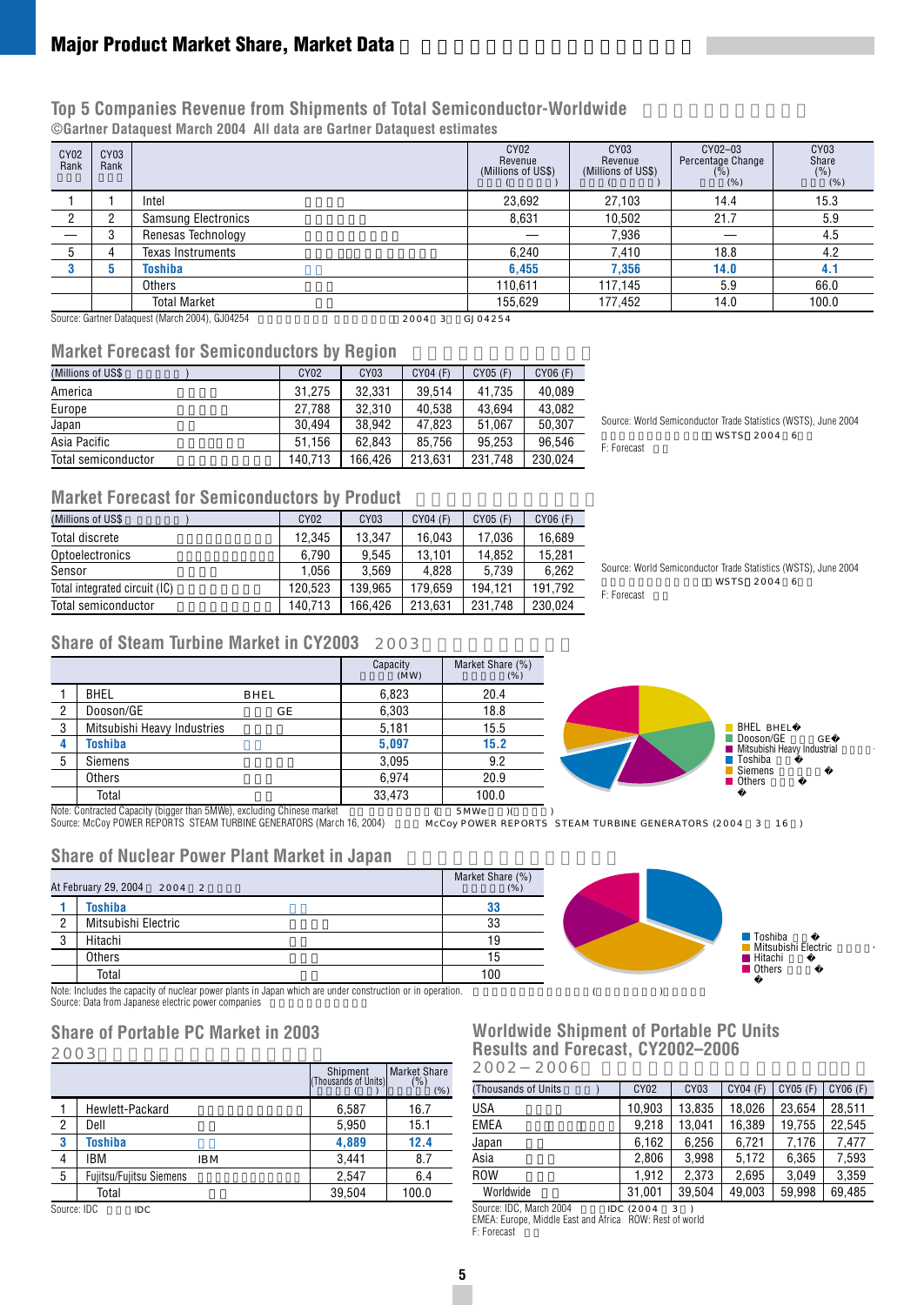# **Comparison of Japan's Seven Major Electric-Appliance Makers**

|                                                     | <b>Toshiba</b> |            | Hitachi     |            | Mitsubishi Electric |            |  |
|-----------------------------------------------------|----------------|------------|-------------|------------|---------------------|------------|--|
|                                                     | '03/3          | '04/3      | '03/3       | '04/3      | '03/3               | '04/3      |  |
| Current assets                                      | ¥2,621,216     | ¥2,352,419 | ¥ 5,193,465 | ¥5,219,942 | ¥1,937,537          | ¥1,743,381 |  |
| <b>Fixed assets</b>                                 | 2,617,720      | 2,109,781  | 4,985,924   | 4,370,380  | 1,736,100           | 1,481,842  |  |
| <b>Total assets</b>                                 | 5,238,936      | 4,462,200  | 10,179,389  | 9,590,322  | 3,673,637           | 3,225,223  |  |
| <b>Current liabilities</b>                          | 2,618,777      | 2,199,628  | 4,005,228   | 3,911,054  | 1,589,322           | 1,315,739  |  |
| Long-term liabilities                               | 1,873,150      | 1,371,783  | 3,569,371   | 2,712,321  | 1,635,722           | 1,259,440  |  |
| <b>Total liabilities</b>                            | 4,491,927      | 3,571,411  | 7,574,599   | 6,623,375  | 3,225,044           | 2,575,179  |  |
| Total shareholders' equity                          | 571,064        | 754,990    | 1,853,212   | 2,168,131  | 394,587             | 601,532    |  |
| Net sales                                           | 5,655,778      | 5,579,506  | 8,191,752   | 8,632,450  | 3,639,071           | 3,309,651  |  |
| Cost of sales                                       | 4,146,460      | 4,075,336  | 6,240,493   | 6,710,154  | 2,782,180           | 2,508,519  |  |
| Selling, general and<br>administrative expenses     | 1,393,776      | 1,378,529  | 1,798,292   | 1,737,433  | 793,751             | 708,415    |  |
| Operating income                                    | 115,542        | 174,586    | 152,967     | 184,863    | 63,140              | 92,717     |  |
| Income before income taxes<br>and minority interest | 53,123         | 145,041    | 96,828      | 237,149    | 2,475               | 84,784     |  |
| Net income (loss)                                   | 18,503         | 28,825     | 27,867      | 15,876     | (11, 825)           | 44,839     |  |
| Operating income ratio (%)<br>$(\% )$               | 2.0            | 3.1        | 1.9         | 2.1        | 1.7                 | 2.8        |  |
| Return on sales (%)<br>(% )                         | 0.3            | 0.5        | 0.3         | 0.2        | (0.3)               | 1.4        |  |
| Return on equity (ROE) (%)<br>(ROE)(% )             | 2.9            | 4.3        | 1.3         | 0.8        | (2.5)               | 9.0        |  |
| Shareholders' equity ratio (%)<br>(% )              | 10.9           | 16.9       | 18.2        | 22.6       | 10.7                | 18.7       |  |
| Return on total assets (ROA) (%)                    | 0.3            | 0.6        | 0.3         | 0.2        | (0.3)               | 1.3        |  |
| (ROA)(% )<br>Debt/equity ratio (%)<br>$(\% )$       | 290            | 159        |             |            |                     |            |  |
| Revenue growth (%)                                  | 4.9            | (1.3)      | 2.5         | 5.4        | (0.3)               | (9.1)      |  |
| $(\% )$<br>Net income growth (%)<br>$(\% )$         |                | 55.8       |             | (43.0)     |                     | 479.2      |  |
| Asset turnover (Times)                              | 1.1            | 1.2        | 0.8         | 0.9        | 0.9                 | 1.0        |  |
| Earnings per share (EPS) (Basic) $(4)$              | 5.75           | 8.96       | 8.31        | 4.81       | (5.51)              | 20.89      |  |
| Book value per share (BPS) (¥)                      | 177.53         | 234.70     | 550.76      | 657.42     | 183.79              | 280.27     |  |
| Price-to-earnings ratio (PER) (Times)               | 54.43          | 52.68      | 49.70       | 167.78     | (59.35)             | 28.24      |  |
| Price-to-book value ratio (PBR) (Times)             | 1.76           | 2.01       | 0.75        | 1.23       | 1.78                | 2.11       |  |
| Stock price (¥, as of March 31)                     | 313            | 472        | 413         | 807        | 327                 | 590        |  |

Source: Company newsletters

Fujitsu figures are based on accounting methods generally accepted in Japan; all the others are based on those used in the United States.<br>Ratios involving total assets and shareholders' equal the others are been been been

Toshiba's operating income.

 $\sim$  6

**6**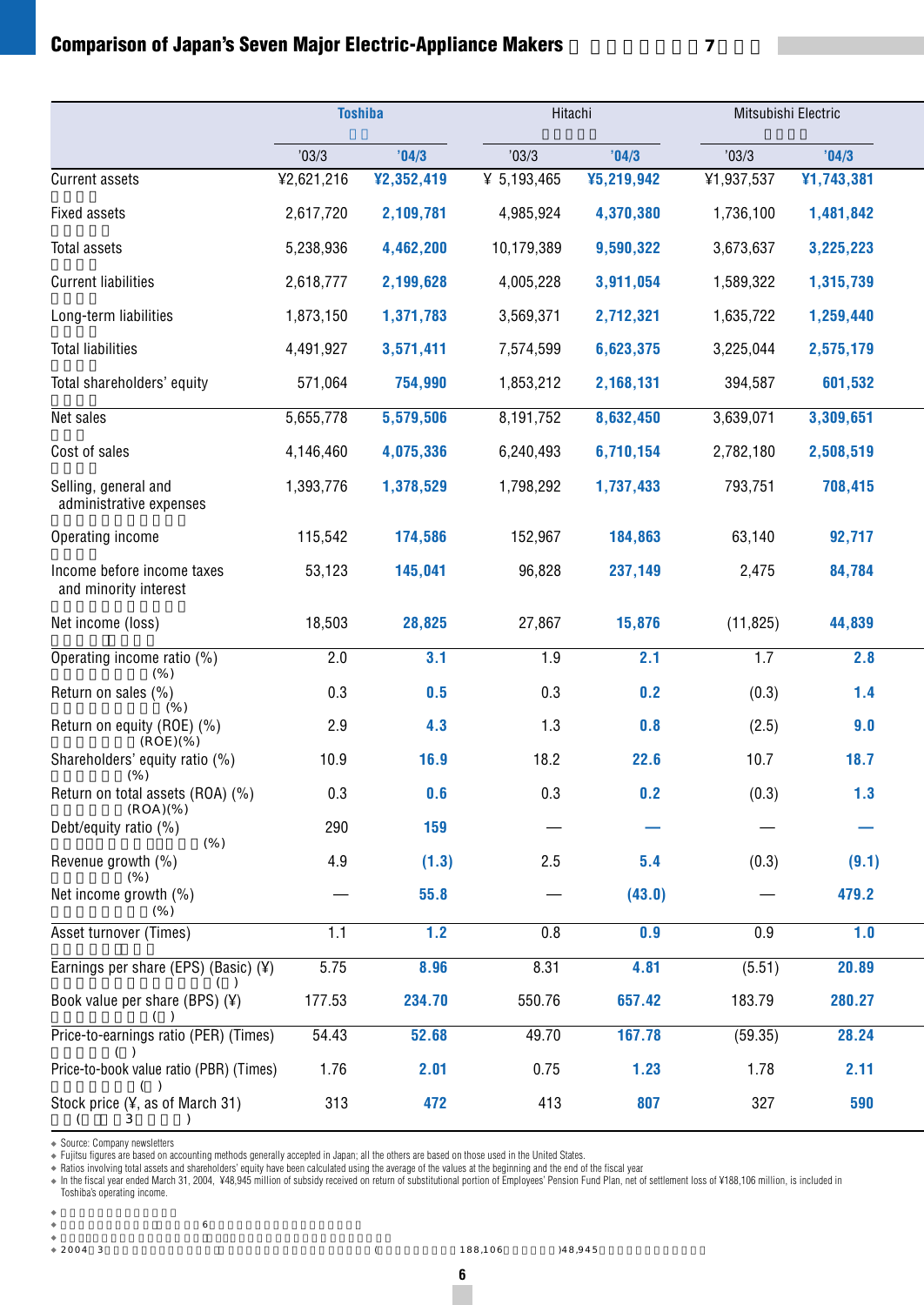| <b>NEC</b> |            |            |            | Matsushita Electric |            |            | (Million ¥       |
|------------|------------|------------|------------|---------------------|------------|------------|------------------|
|            |            | Fujitsu    |            |                     |            |            | Sony             |
| '03/3      | '04/3      | '03/3      | '04/3      | '03/3               | '04/3      | '03/3      | '04/3            |
| ¥1,920,042 | ¥2,129,756 | ¥2,071,640 | ¥2,015,574 | ¥3,986,178          | ¥3,774,977 | ¥3,154,214 | ¥3,363,355       |
| 2,183,258  | 1,914,586  | 2,153,721  | 1,850,015  | 3,848,515           | 3,663,035  | 5,216,331  | 5,727,307        |
| 4,103,300  | 4,044,342  | 4,225,361  | 3,865,589  | 7,834,693           | 7,438,012  | 8,370,545  | 9,090,662        |
| 1,774,224  | 1,742,587  | 1,765,224  | 1,718,062  | 2,570,832           | 2,569,786  | 2,435,048  | 2,924,908        |
| 1,737,219  | 1,368,921  | 1,543,191  | 1,129,890  | 1,975,284           | 1,288,535  | 3,632,580  | 3,764,894        |
| 3,511,443  | 3,111,508  | 3,308,415  | 2,847,952  | 4,546,116           | 3,858,321  | 6,067,628  | 6,689,802        |
| 358,444    | 711,460    | 702,390    | 827,177    | 3,178,400           | 3,451,576  | 2,280,895  | 2,378,002        |
| 4,695,035  | 4,906,821  | 4,617,580  | 4,766,888  | 7,401,714           | 7,479,744  | 7,473,633  | 7,496,391        |
| 3,453,010  | 3,622,965  | 3,328,261  | 3,460,932  | 5,323,605           | 5,313,065  | 4,979,421  | 5,058,205        |
| 1,121,136  | 1,101,158  | 1,188,892  | 1,155,614  | 1,951,538           | 1,971,187  | 2,308,772  | 2,339,284        |
| 120,889    | 182,698    | 100,427    | 150,342    | 126,571             | 195,492    | 185,440    | 98,902           |
| 61,496     | 160,546    | (147, 606) | 157,018    | 68,916              | 170,822    | 247,621    | 144,067          |
| (24, 558)  | 41,078     | (122,066)  | 49,704     | (19, 453)           | 42,145     | 115,519    | 88,511           |
| 2.6        | 3.7        | 2.2        | 3.2        | 1.7                 | 2.6        | 2.5        | $\overline{1.3}$ |
| (0.5)      | 0.8        | (2.6)      | 1.0        | (0.3)               | 0.6        | 1.5        | 1.2              |
| (5.3)      | 7.7        | (15.7)     | 6.5        | (0.6)               | 1.3        | $5.0\,$    | 3.8              |
| 8.7        | 17.6       | 16.6       | 21.4       | 40.6                | 46.4       | 27.2       | 26.2             |
| (0.5)      | 1.0        | (2.8)      | $1.2$      | (0.3)               | 0.6        | 1.4        | 1.0              |
| 415        | 165        |            |            |                     |            |            |                  |
| (8.0)      | 4.5        | (7.8)      | 3.2        | 7.6                 | 1.1        | (1.4)      | 0.3              |
|            | 267.3      |            | 140.7      |                     | 316.7      | 654.5      |                  |
| 1.0        | 1.2        | 1.0        | 1.2        | 1.0                 | 1.0        | 0.9        | 0.9              |
| (14.85)    | 23.67      | (61.29)    | 24.55      | (8.70)              | 18.15      | 125.74     | 95.97            |
| 216.90     | 369.28     | 350.84     | 413.22     | 1,347.17            | 1,488.77   | 2,466.81   | 2,563.67         |
| (26.33)    | 36.16      | (5.22)     | 27.09      | (116.44)            | 88.60      | 33.40      | 45.43            |
| 1.80       | 2.32       | 0.91       | 1.61       | 0.75                | 1.08       | 1.70       | 1.70             |
| 391        | 856        | 320        | 665        | 1,013               | 1,608      | 4,200      | 4,360            |
|            |            |            |            |                     |            |            |                  |

Note: Data for the six companies other than Toshiba are included for the purpose of comparison only. While Toshiba has confirmed the accuracy of this data to the best of its ability, the Company is not responsible for dama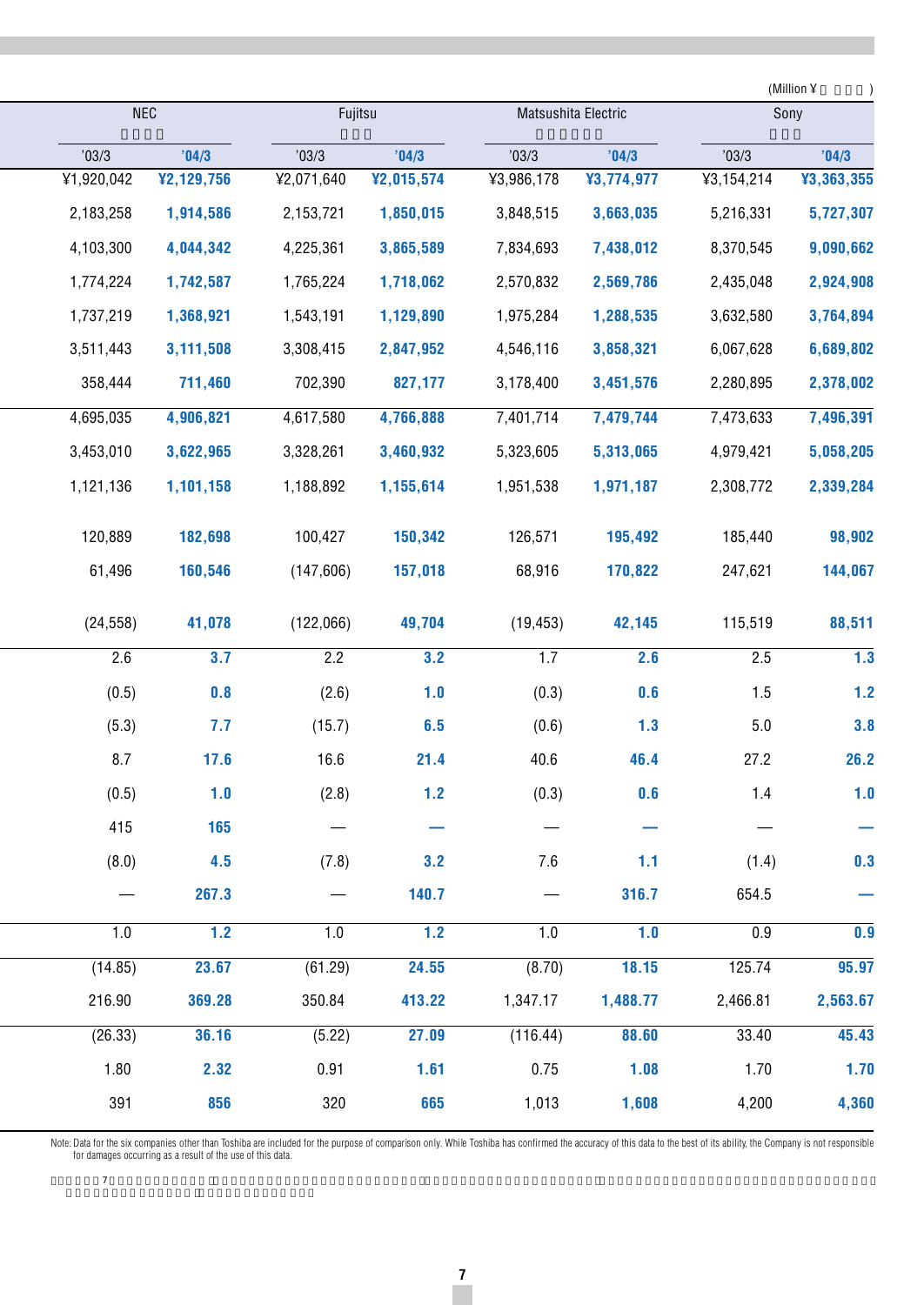# **Market in China**

| <b>Overview</b> | (As of March 31, 2004 2004 3 31 |  |     |  |
|-----------------|---------------------------------|--|-----|--|
|                 |                                 |  | 500 |  |
|                 |                                 |  |     |  |
|                 |                                 |  | 49  |  |



### **Market Share of Main Products in China ('04/3)** ('04/3) Source: Toshiba estimate

| <b>13%</b> (No. 3 | - 3 |  |
|-------------------|-----|--|
| 20% (No. 1        |     |  |
|                   | 3   |  |
|                   |     |  |

# **Expansion of Business in China**



# Breakdown of Business in China ('04/3) <sup>('04/3)</sup>



| Elevators and escalators | $9\%$ (No. 4 4 ) |  |  |
|--------------------------|------------------|--|--|

|                                                       | '00/3   | '01/3 | '02/3 | '03/3 | '04/3 |
|-------------------------------------------------------|---------|-------|-------|-------|-------|
| Business size in China (Billion ¥)                    | 198 223 |       | 295   | 363   | 500   |
| Number of newly established<br>China-based affiliates |         | 4     |       |       | 15    |
| Total number of China-based affiliates 20             |         | 24    | 25    | 34    |       |

| <b>Industry Segment</b> | Share $(\%)$ |
|-------------------------|--------------|
| ■ Digital Products      | 57           |
| Electronic Devices      | 30           |
| ■ Social Infrastructure |              |
| Home Appliances         | 6            |
| Others                  |              |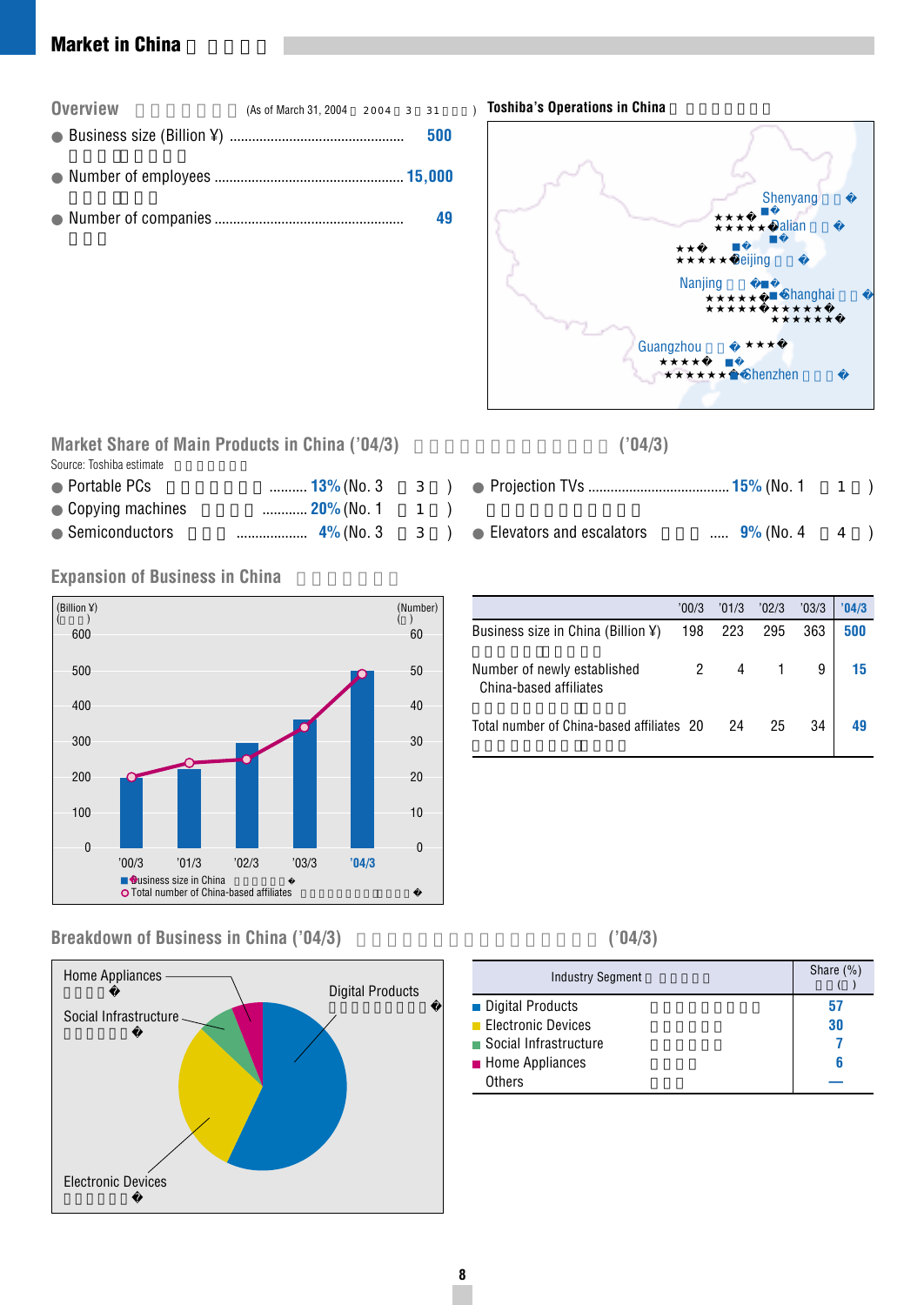### **ISO 14001 Certification** ISO14001



 $(Number of onoratione)$ 

|                                      |   |       |       |       | <b>INGHIDOL OF OPOIRTIONS</b> |       |
|--------------------------------------|---|-------|-------|-------|-------------------------------|-------|
|                                      |   | '00/3 | '01/3 | '02/3 | '03/3                         | '04/3 |
| Toshiba operations                   |   | 16    | 16    | 16    | 16                            |       |
| Subsidiaries and affiliates in Japan |   | 47    | 49    | 50    | 50                            | 50    |
| Overseas subsidiaries                |   |       | 23    |       | 29                            | 32    |
| Total                                |   | 80    | 88    | 93    | 95                            | 98    |
| Achievement rate (%)                 | ℅ | 75    | 82    | 87    | 89                            | 92    |

## **Toshiba Group's Environmental Impacts**

| <b>INPUT</b>                                                                                                                                                                                            |                           | '00/3    | '01/3  | '02/3  | '03/3  | '04/3  |
|---------------------------------------------------------------------------------------------------------------------------------------------------------------------------------------------------------|---------------------------|----------|--------|--------|--------|--------|
| Energy: Calculated in CO <sub>2</sub><br>(Ten thousand tons)                                                                                                                                            | CO <sub>2</sub><br>$-CO2$ | 156      | 160    | 153    | 154    | 156    |
| Water (Ten thousand cubic meters)                                                                                                                                                                       | m <sup>3</sup>            | 5,198    | 5,246  | 4,865  | 4,956  | 4,928  |
| Chemical substances:<br>Amount used (Tons)                                                                                                                                                              |                           | 14.361   | 10.405 | 15.465 | 18.100 | 15,091 |
| <b>Chemical substances: Amount</b><br>released to the environment (Tons)                                                                                                                                |                           | 453      | 415    | 376    | 356    | 306    |
|                                                                                                                                                                                                         |                           |          |        |        |        |        |
| <b>OUTPUT</b>                                                                                                                                                                                           |                           | 00/3     | '01/3  | '02/3  | '03/3  | '04/3  |
| Water environmental impact (Tons)                                                                                                                                                                       |                           | 1,234    | 1,237  | 856    | 888    | 833    |
| Annual average value of measured concentration $\times$ Total drain discharge for the year /                                                                                                            |                           | $\times$ |        |        |        |        |
| Atmospheric environmental impact (Tons)                                                                                                                                                                 |                           | 2,363    | 1.780  | 1,471  | 1.565  | 1.608  |
| Annual average value of measured concentration $\times$ Total drain discharge for the year /                                                                                                            |                           | $\times$ |        |        |        |        |
| Final disposal of waste (Tons)                                                                                                                                                                          |                           | 11,103   | 9,548  | 7,680  | 7,229  | 9,782  |
| 1 Data are for Toshiba and the 89 companies of the Toshiba Group, of which 63 are in Japan and 26 overseas.<br>89                                                                                       | 63<br>26                  |          |        |        |        |        |
| 2 Data on chemical substances are for substances subject to the Pollutant Release and Transfer Register (PRTR). Data for the year ended March 31, 1999, are for Toshiba on a non-consolidated basis and |                           |          |        |        |        |        |

2 Data on chemical substances are for substances subject to the Pollutant Release and Transfer Register (PRTR). Data for the year ended March 31, 1999, are for Toshiba on a non-consolidated basis and<br>represent the combined and Toshiba Elevator.) Data for the year ended March 31, 2001, and subsequent years, are for Toshiba and the 63 Toshiba Group companies in Japan.<br>PRTR 1999 179 2000  $\rm PRTR$  3999 1999 179 2000 354  $\rm 14$  $2001$  63

 $\overline{0}$  and  $\overline{1/2}$ 

3 Water environmental impact is calculated as the annual average value of measured concentration at the drain mouth multiplied by total drain discharge for the year. In instances where the measured<br>concentration is less th

These data constitute the basis of environmental accounting. Because the coverage of Toshiba's environmental report changes every year due to reshaping of the business etc., simple comparison with data in the previous year's reports is impractical.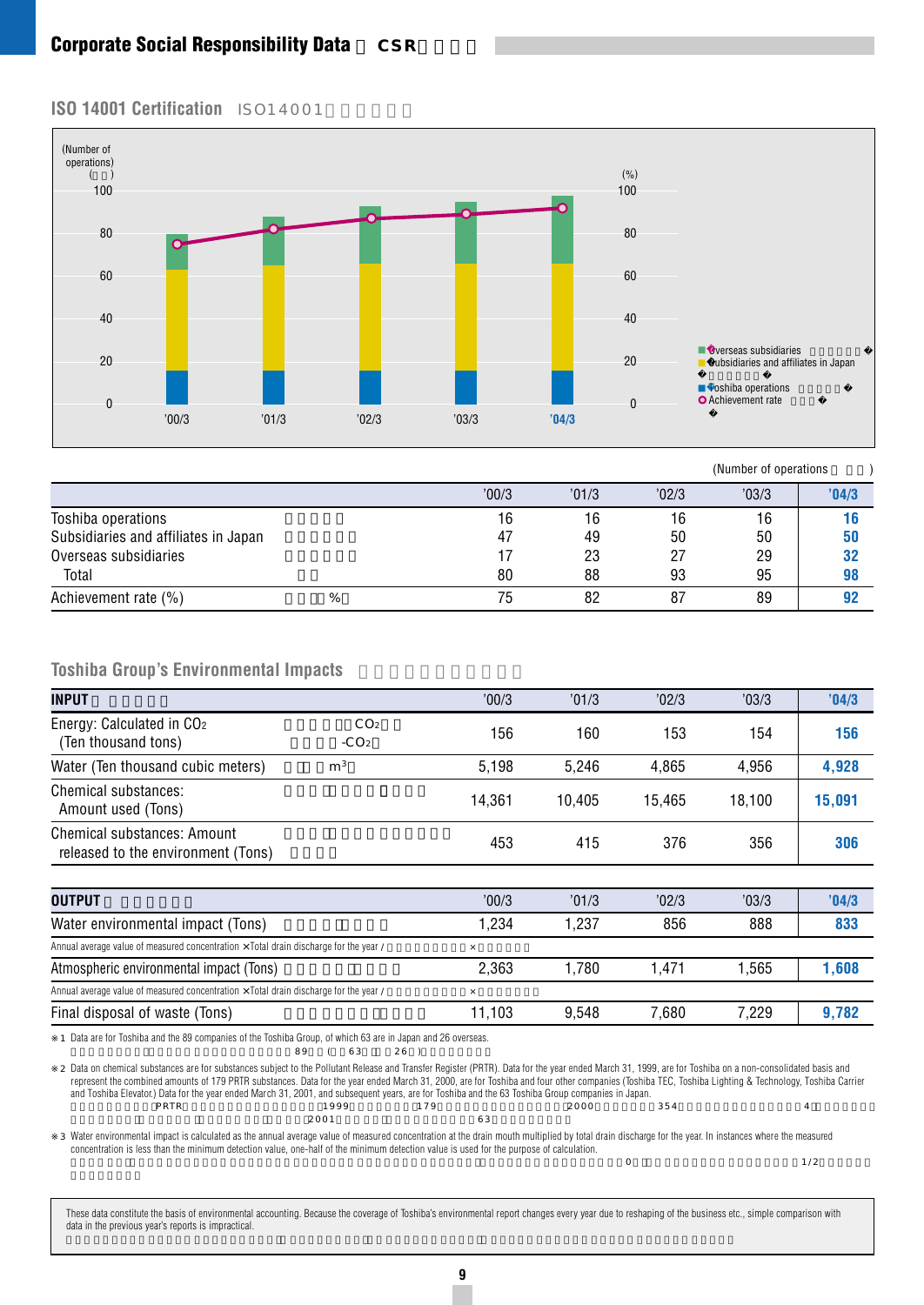### **Digital Products**

Mobile phones PCs Personal digital assistants (PDAs) Servers Hard disk drives CD-RW/DVD-ROM drives DVD-ROM drives DVD-RAM drives Color TVs Digital high-definition TVs Projection TVs HDD/DVD recorders DVD video players DVD video recorders Liquid crystal display (LCD) data projectors Mobile audio players Copiers Point of sale (POS) terminals

| PDA                                           |       |            |            |
|-----------------------------------------------|-------|------------|------------|
|                                               | CMOS  |            |            |
|                                               |       |            |            |
| CD-RW/DVD-ROM                                 |       |            |            |
| DVD-ROM                                       |       |            |            |
| DVD-RAM                                       | A V   | <b>LSI</b> |            |
|                                               |       |            | <b>LSI</b> |
|                                               | PC/PC |            | LSI        |
|                                               |       | LSI        |            |
| <b>HDD&amp;DVD</b>                            |       | LSI        |            |
| <b>DVD</b>                                    |       |            | <b>LSI</b> |
| <b>DVD</b>                                    |       | LSI        |            |
|                                               |       |            | LSI        |
|                                               |       | /BICMOS IC |            |
|                                               | DRAM  |            |            |
| POS                                           | SRAM  |            |            |
| <b>Electronic Devices</b>                     |       |            |            |
| General-purpose CMOS logic series             | X     |            |            |
| Small signal devices                          |       |            |            |
| Power devices                                 |       |            |            |
| Opto semiconductor devices                    |       |            |            |
| System LSIs for audio and visual<br>equipment |       |            |            |
| System LSIs for digital consumer<br>equipment |       | TFT        |            |
| System LSIs for PCs/PC peripherals            |       | <b>TFT</b> |            |

System LSIs for mobile phones System LSIs for telecommunication equipment System LSIs for network communications equipment System LSIs for automotive systems Microcomputer and peripheral control system LSIs Bipolar/BiCMOS ICs DRAMs **SRAMs** Flash memories Magnetron tubes X-ray tubes Thermal print heads Tungsten and molybdenum Amorphous magnetic parts Rare earth magnets Magnetic regenerator materials Fine ceramics Amorphous silicon thin film transistor (TFT) LCDs Polysilicon TFT LCDs

### Control systems for water purification plants and sewage treatment plants Road and airport systems Building automation systems Substation systems

**Social Infrastructure**

Industrial computers Devices for control, instrumentation and measurement systems New energy systems Rolling stock electrical systems Railway station service systems Boiling water reactor (BWR) power plants Hydro electric power generating devices Thermal power generating devices Studio systems and transmitter systems for broadcasting stations Voice-over IP systems Automatic letter processing systems Expressway toll-collection systems Radar systems Air traffic control and navigation aid systems IC card systems Elevators and escalators System consulting services Outsourcing and application service provider (ASP) services Knowledge integration services Computer systems for central government agencies General administration information systems for local governments Solution systems for financial institutions and insurance companies Solution systems for distribution and service industries Newspaper editing and layout systems Management and administration systems for central government agencies Solution systems for banks Human resources management solution systems Solutions and services for IT platforms X-ray computed tomography systems Magnetic resonance imaging (MRI) systems Diagnosis X-ray systems

Diagnostic ultrasound systems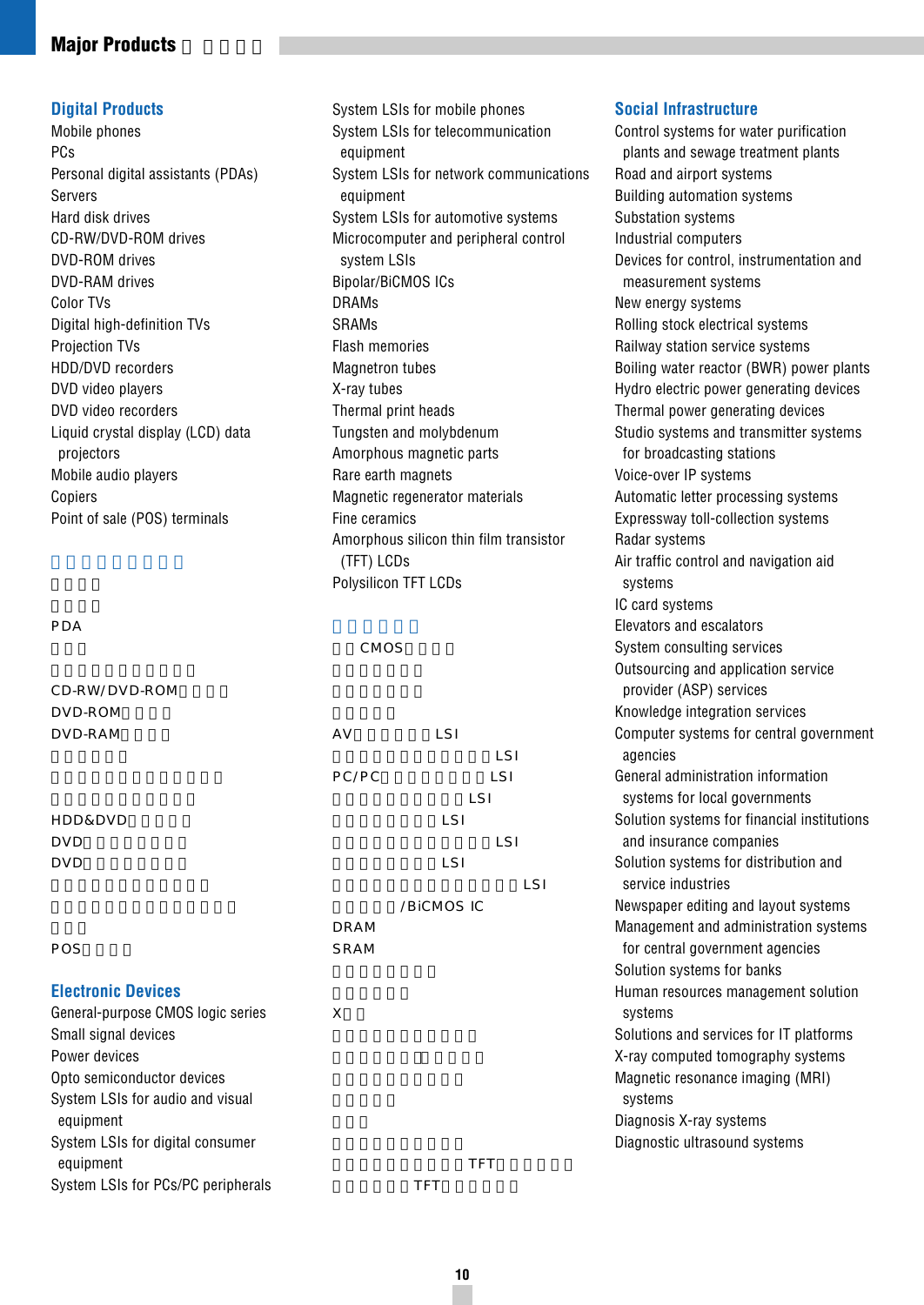|       | <b>Others</b>               |
|-------|-----------------------------|
| (BWR) | Web services                |
|       | Intelligent traffic systems |
|       | Automotive equipment        |
|       | Real estate                 |
| IP    | Distribution services       |
|       |                             |

Web

**IC** 

IP電話システム

ASP

ITプラットフォームソリューション・

 $\mathsf X$ 

# **Home Appliances**

Washing machines Vacuum cleaners **Refrigerators** Microwave ovens Fluorescent lights Air conditioners Primary batteries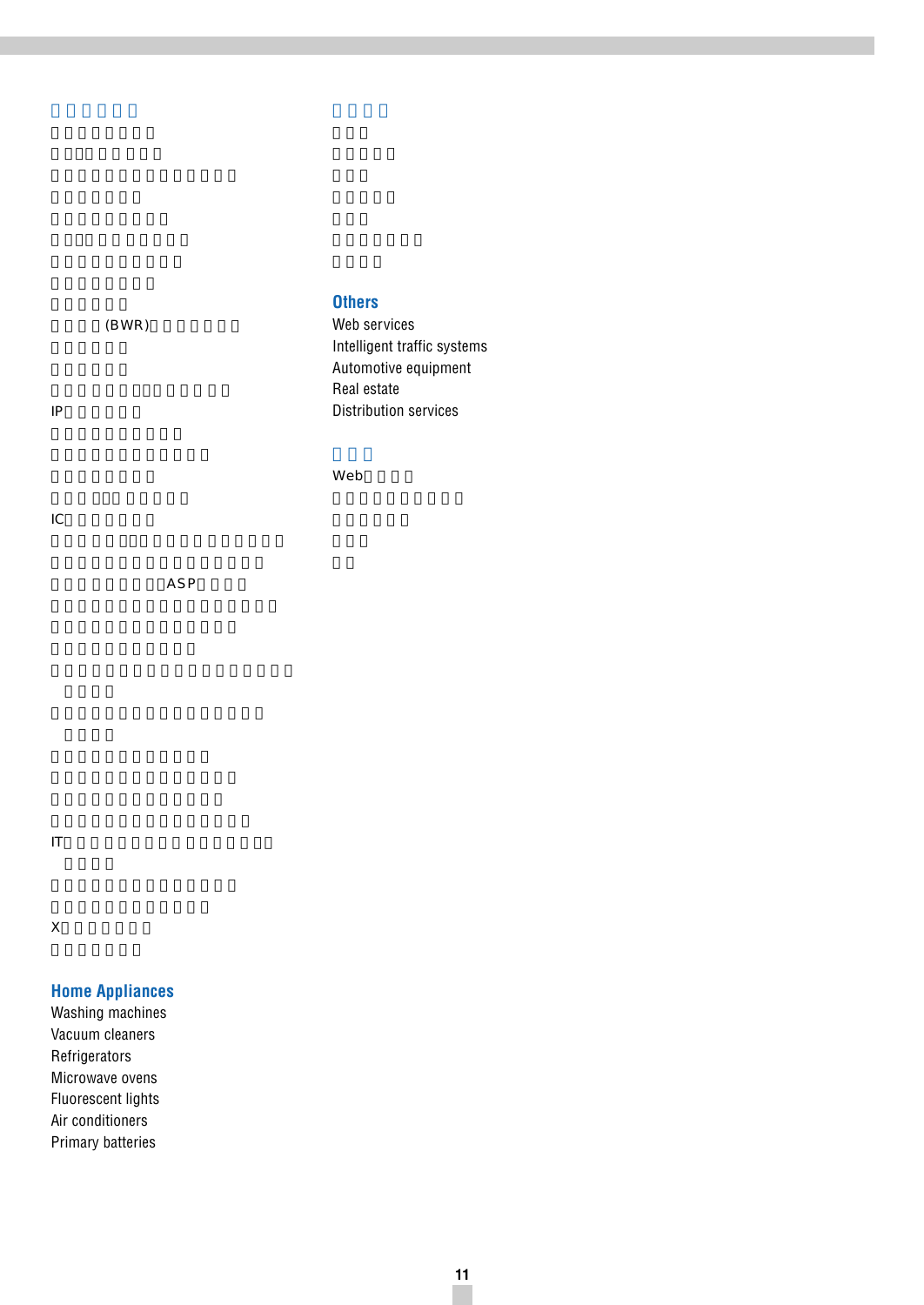# **Industry Segment Performance**

|                            |                          |                          |                          |                          |          | (Billion ¥ |
|----------------------------|--------------------------|--------------------------|--------------------------|--------------------------|----------|------------|
|                            |                          | Change (%)               |                          | Change (%)               |          | Change (%) |
|                            | 02/3                     |                          | '03/3                    |                          | '04/3    |            |
| <b>Digital Products</b>    |                          |                          |                          |                          |          |            |
| Net sales                  | ¥1,885.3                 |                          | ¥2,073.0                 | 10.0                     | ¥2,009.4 | (3.1)      |
| Share of net sales (%)     | 31.4                     |                          | 32.9                     |                          | 32.9     |            |
| Operating income (loss)    | (1.9)                    |                          | 24.8                     |                          | (23.8)   |            |
| Operating income ratio (%) | (0.1)                    |                          | 1.2                      |                          | (1.2)    |            |
| Number of employees        |                          |                          |                          |                          | 42,000   | —          |
| R&D expenditures           |                          |                          |                          |                          | 94.7     |            |
| Depreciation               | 41.2                     |                          | 34.3                     | (16.7)                   | 35.5     | 3.5        |
| Capital expenditures       | 55.1                     |                          | 35.1                     | (36.3)                   | 48.6     | 38.4       |
| <b>Electronic Devices</b>  |                          |                          |                          |                          |          |            |
| Net sales                  | 1,044.4                  |                          | 1,274.4                  | 22.0                     | 1,283.6  | 0.7        |
| Share of net sales (%)     | 17.4                     |                          | 20.2                     |                          | 21.0     |            |
| Operating income (loss)    | (175.2)                  |                          | 31.9                     |                          | 117.0    | 267.3      |
| Operating income ratio (%) | (16.8)                   |                          | 2.5                      |                          | 9.1      |            |
| Number of employees        |                          |                          |                          |                          | 35,000   |            |
| R&D expenditures           |                          |                          |                          |                          | 156.9    |            |
| Depreciation               | 162.0                    |                          | 125.8                    | (22.4)                   | 112.5    | (10.6)     |
| Capital expenditures       | 209.1                    |                          | 115.7                    | (44.7)                   | 136.2    | 17.7       |
| Social Infrastructure      |                          |                          |                          |                          |          |            |
| Net sales                  | 1,930.9                  |                          | 1,822.6                  | (5.6)                    | 1,714.1  | (6.0)      |
| Share of net sales (%)     | 32.2                     |                          | 29.0                     |                          | 28.0     |            |
| Operating income           | 41.1                     |                          | 39.2                     | (4.7)                    | 58.6     | 49.7       |
| Operating income ratio (%) | 2.1                      |                          | 2.1                      |                          | 3.4      |            |
| Number of employees        |                          |                          |                          | $\equiv$                 | 36,000   |            |
| R&D expenditures           | $\overline{\phantom{0}}$ |                          |                          | $\equiv$                 | 62.2     |            |
| Depreciation               | 63.2                     |                          | 42.8                     | (32.4)                   | 37.7     | (11.9)     |
| Capital expenditures       | 44.8                     |                          | 34.6                     | (22.8)                   | 27.6     | (20.1)     |
| <b>Home Appliances</b>     |                          |                          |                          |                          |          |            |
| Net sales                  | 655.7                    |                          | 633.6                    | (3.4)                    | 637.3    | 0.6        |
| Share of net sales (%)     | 10.9                     |                          | 10.1                     |                          | 10.4     |            |
| Operating income           | 10.2                     |                          | 4.1                      | (59.3)                   | 3.5      | (16.0)     |
| Operating income ratio (%) | 1.6                      |                          | 0.7                      | —                        | 0.5      |            |
| Number of employees        |                          | $\overline{\phantom{0}}$ | $\equiv$                 | $\equiv$                 | 18,000   |            |
| R&D expenditures           |                          |                          | $\overline{\phantom{0}}$ | $\overline{\phantom{0}}$ | 18.4     |            |
| Depreciation               | 18.4                     |                          | 18.7                     | 1.7                      | 18.8     | 0.3        |
| Capital expenditures       | 22.0                     |                          | 21.3                     | (3.6)                    | 19.3     | (9.1)      |
| <b>Others</b>              |                          |                          |                          |                          |          |            |
| Net sales                  | 484.9                    |                          | 491.1                    | 1.3                      | 472.7    | (3.7)      |
| Share of net sales (%)     | 8.1                      |                          | 7.8                      |                          | 7.7      |            |
| Operating income           | 11.4                     |                          | 15.5                     | 36.7                     | 18.8     | 21.3       |
| Operating income ratio (%) | 2.3                      |                          | 3.2                      |                          | 4.0      |            |
| Number of employees        |                          |                          |                          |                          | 30,000   |            |
| R&D expenditures           |                          |                          |                          |                          | 4.5      |            |
| Depreciation               | 41.4                     |                          | 39.3                     | (5.1)                    | 44.4     | 13.0       |
| Capital expenditures       | 47.8                     |                          | 50.2                     | $5.0$                    | 23.0     | (54.2)     |

Note: The figures for '02/3 and '03/3 have been reclassified to conform with the current classification.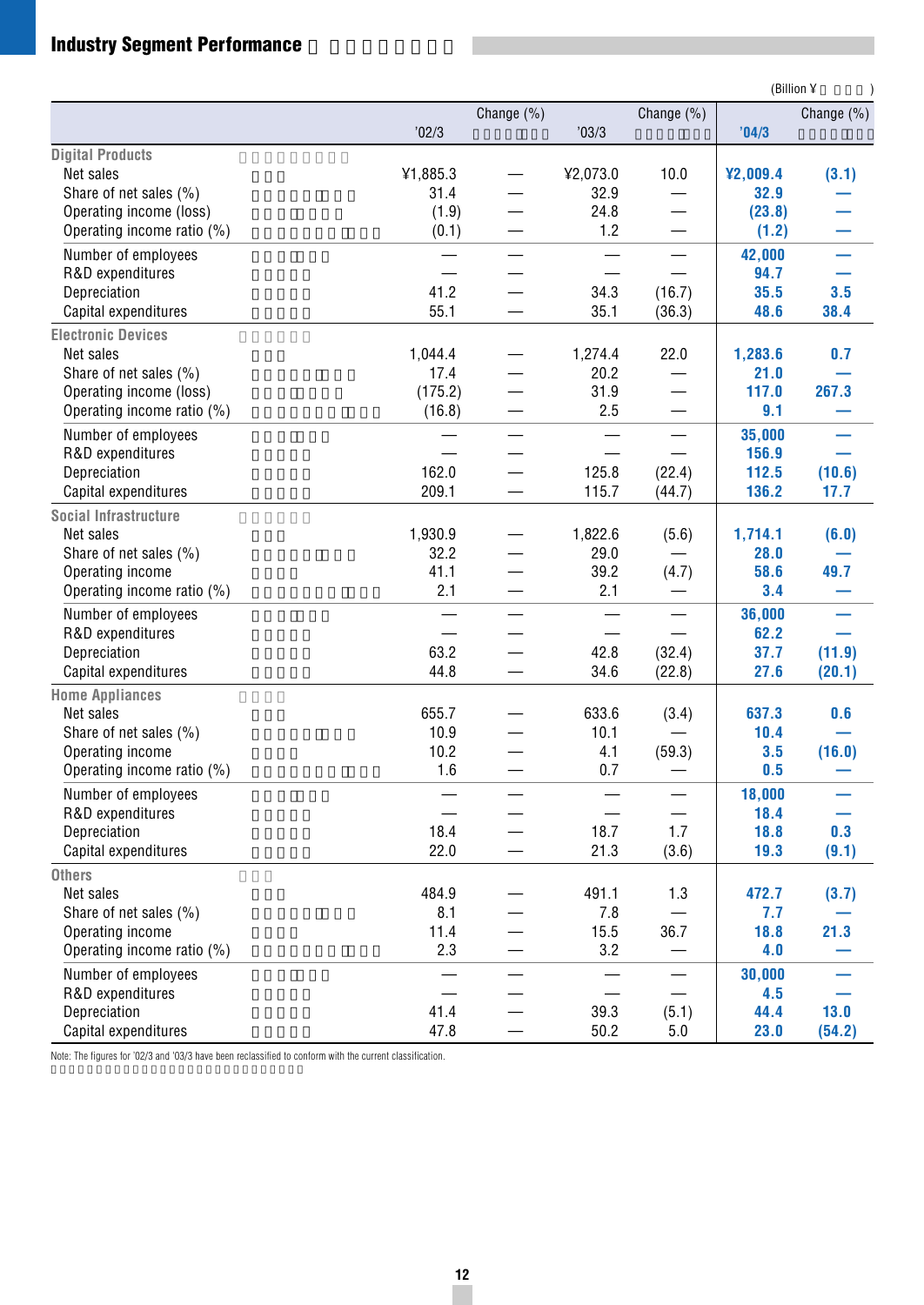# **Industry Segment Performance**











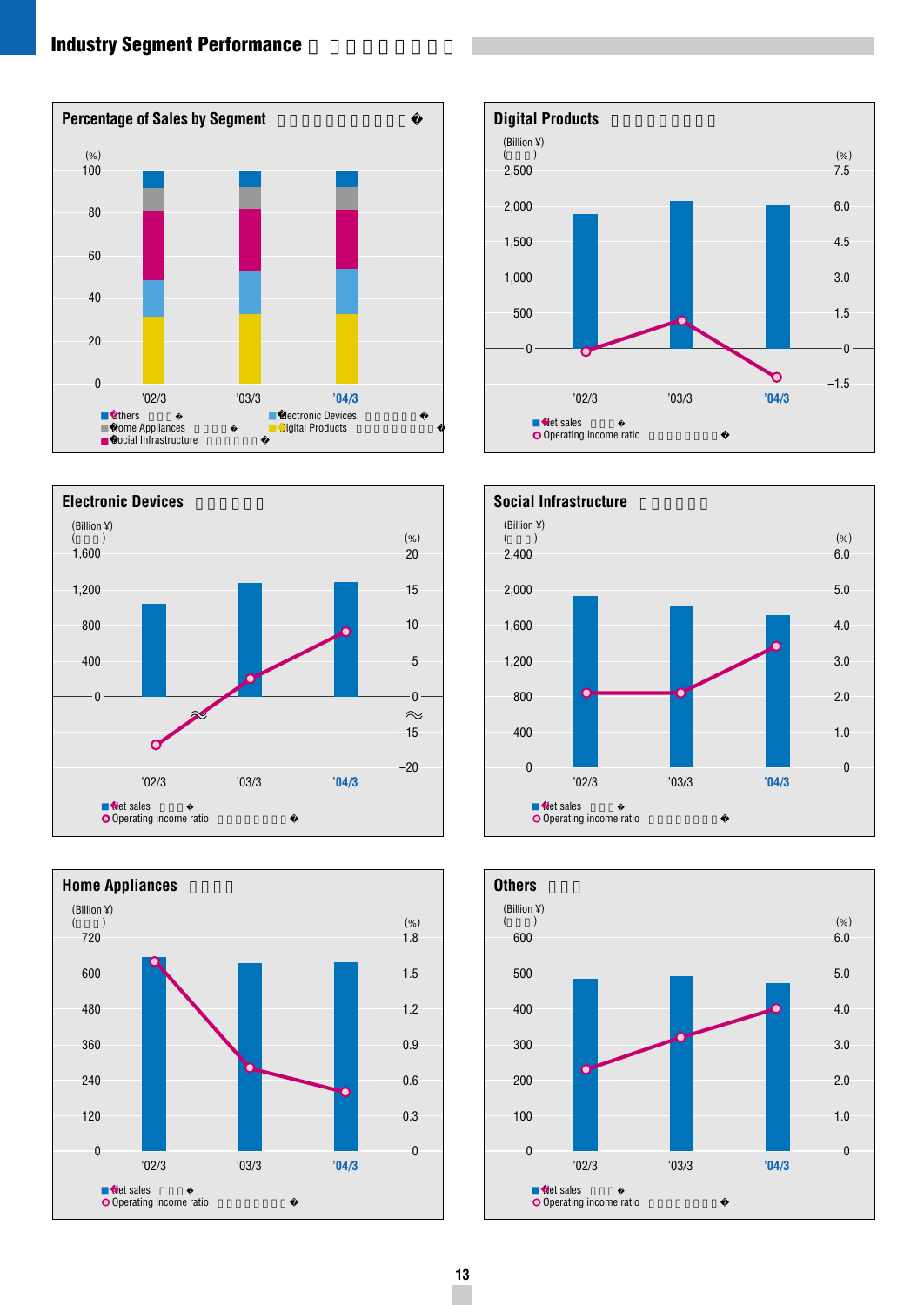# **Geographic Segment Performance**

|                                |           |           | (Billion ¥ |
|--------------------------------|-----------|-----------|------------|
|                                | '02/3     | '03/3     | '04/3      |
| <b>Net Sales</b>               |           |           |            |
| Japan                          | 4,716.4   | 4,943.1   | 4,935.9    |
| Overseas                       | 2,212.0   | 2,439.6   | 2,437.2    |
| Asia                           | 900.4     | 1,085.3   | 1,186.2    |
| North America                  | 814.9     | 804.7     | 686.9      |
| Europe                         | 439.1     | 491.8     | 504.4      |
| Other                          | 57.6      | 57.8      | 59.7       |
| Eliminations                   | (1,534.4) | (1,726.9) | (1,793.6)  |
| Consolidated                   | 5,394.0   | 5,655.8   | 5,579.5    |
| <b>Operating Income (Loss)</b> |           |           |            |
| Japan                          | (166.2)   | 89.8      | 148.7      |
| Overseas                       | 41.9      | 32.7      | 24.6       |
| Asia                           | 22.8      | 24.5      | 13.4       |
| North America                  | 19.2      | 11.7      | 6.6        |
| Europe                         | (0.1)     | (3.2)     | 3.9        |
| Other                          | 0.0       | (0.3)     | 0.7        |
| Eliminations                   | 10.7      | (7.0)     | 1.3        |
| Consolidated                   | (113.6)   | 115.5     | 174.6      |
| <b>Identifiable Assets</b>     |           |           |            |
| Japan                          | 4,430.7   | 4,404.0   | 3,589.6    |
| Overseas                       | 1,017.5   | 868.1     | 933.1      |
| Asia                           | 434.1     | 416.7     | 513.9      |
| North America                  | 360.4     | 218.8     | 180.1      |
| Europe                         | 186.9     | 202.6     | 211.0      |
| Other                          | 36.1      | 30.0      | 28.1       |
| Corporate and eliminations     | (40.4)    | (33.2)    | (60.5)     |
| Consolidated                   | 5,407.8   | 5,238.9   | 4,462.2    |

# **Sales by Region**

|                        |      |          |          | (Billion ¥ |
|------------------------|------|----------|----------|------------|
|                        |      | '02/3    | '03/3    | '04/3      |
| Japan                  |      |          |          |            |
| <b>Sales</b>           |      | ¥3,340.5 | ¥3,343.6 | ¥3,399.9   |
| Share of net sales (%) | %    | 61.9     | 59.1     | 60.9       |
| Asia                   |      |          |          |            |
| Sales                  |      | 659.8    | 837.8    | 829.9      |
| Share of net sales (%) | $\%$ | 12.3     | 14.8     | 14.9       |
| <b>North America</b>   |      |          |          |            |
| <b>Sales</b>           |      | 825.9    | 860.3    | 710.1      |
| Share of net sales (%) | %    | 15.3     | 15.2     | 12.7       |
| Europe                 |      |          |          |            |
| Sales                  |      | 453.1    | 509.6    | 517.2      |
| Share of net sales (%) | $\%$ | 8.4      | 9.0      | 9.3        |
| <b>Other</b>           |      |          |          |            |
| Sales                  |      | 114.7    | 104.5    | 122.4      |
| Share of net sales (%) | $\%$ | 2.1      | 1.9      | 2.2        |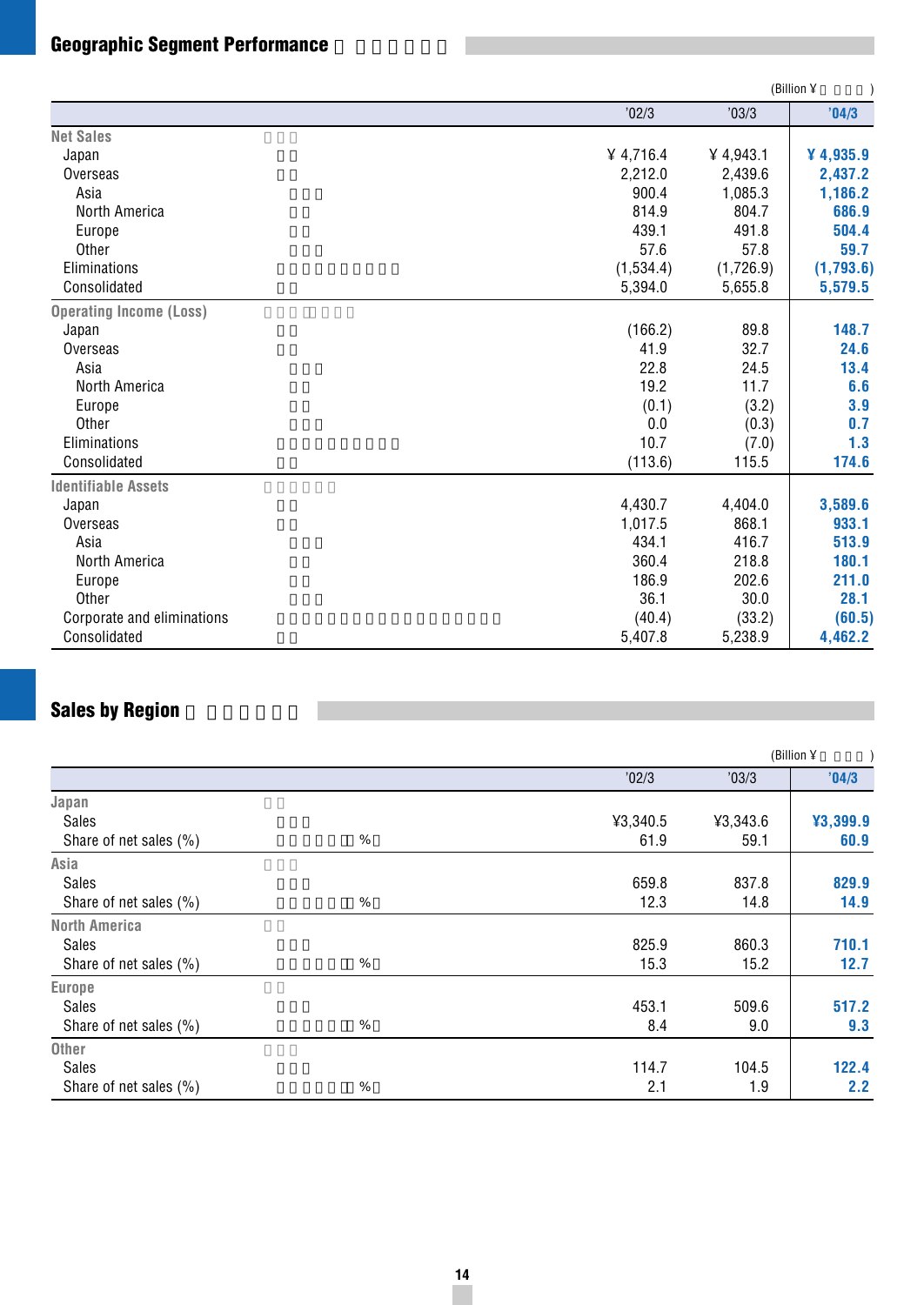# **Geographic Segment Performance**













## **15**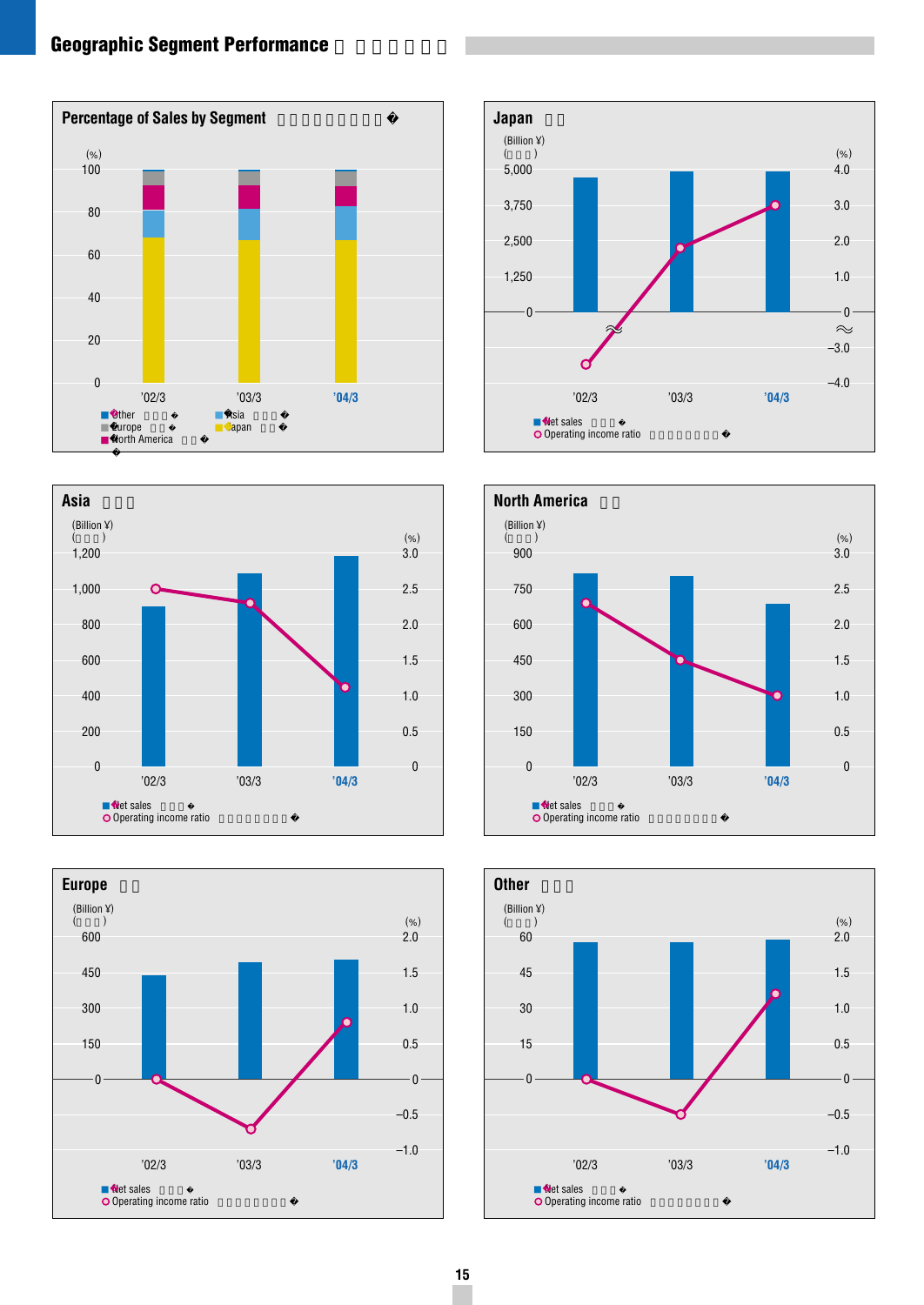# **Key Indicators (Consolidated)**













|                                            |   |                 | '00/3   | '01/3   | '02/3   | '03/3   | '04/3   |
|--------------------------------------------|---|-----------------|---------|---------|---------|---------|---------|
| Net sales (Billion $\Psi$ )                |   |                 | 5,749.4 | 5,951.4 | 5,394.0 | 5,655.8 | 5,579.5 |
| Operating income ratio (%)                 |   | %               | 1.8     | 3.9     | (2.1)   | 2.0     | 3.1     |
| Net income (loss) (Billion ¥)              |   |                 | (32.9)  | 96.2    | (254.0) | 18.5    | 28.8    |
| Return on equity (ROE) (%)                 |   | %<br><b>ROE</b> | (3.0)   | 9.1     | (29.0)  | 2.9     | 4.3     |
| Total assets (Billion $\angle$ )           |   |                 | 5,780.0 | 5,724.6 | 5,407.8 | 5,238.9 | 4,462.2 |
| Return on total assets (ROA) (%)           |   | ROA %           | (0.6)   | 1.7     | (4.6)   | 0.3     | 0.6     |
| Book value per share (BPS) $(Y)$           | 1 |                 | 329.33  | 325.54  | 219.12  | 177.53  | 234.70  |
| Earnings per share                         |   |                 | (10.22) | 29.88   | (78.91) | 5.75    | 8.96    |
| —Basic (EPS) $(4)$                         |   |                 |         |         |         |         |         |
| Earnings per share<br>—Diluted (EPS) $(4)$ |   |                 | (10.22) | 29.71   | (78.91) | 5.75    | 8.96    |
| Total shareholders' equity (Billion ¥)     |   |                 | 1,060.1 | 1.047.9 | 705.3   | 571.1   | 755.0   |
| Shareholders' equity ratio (%)             |   | $\%$            | 18.3    | 18.3    | 13.0    | 10.9    | 16.9    |
| Interest-bearing debt (Billion $\angle$ )  |   |                 | 1,967.3 | 1.787.6 | 1.818.5 | 1,653.4 | 1,199.5 |
| Debt/equity ratio (Times)                  |   |                 | 1.9     | 1.7     | 2.6     | 2.9     | 1.6     |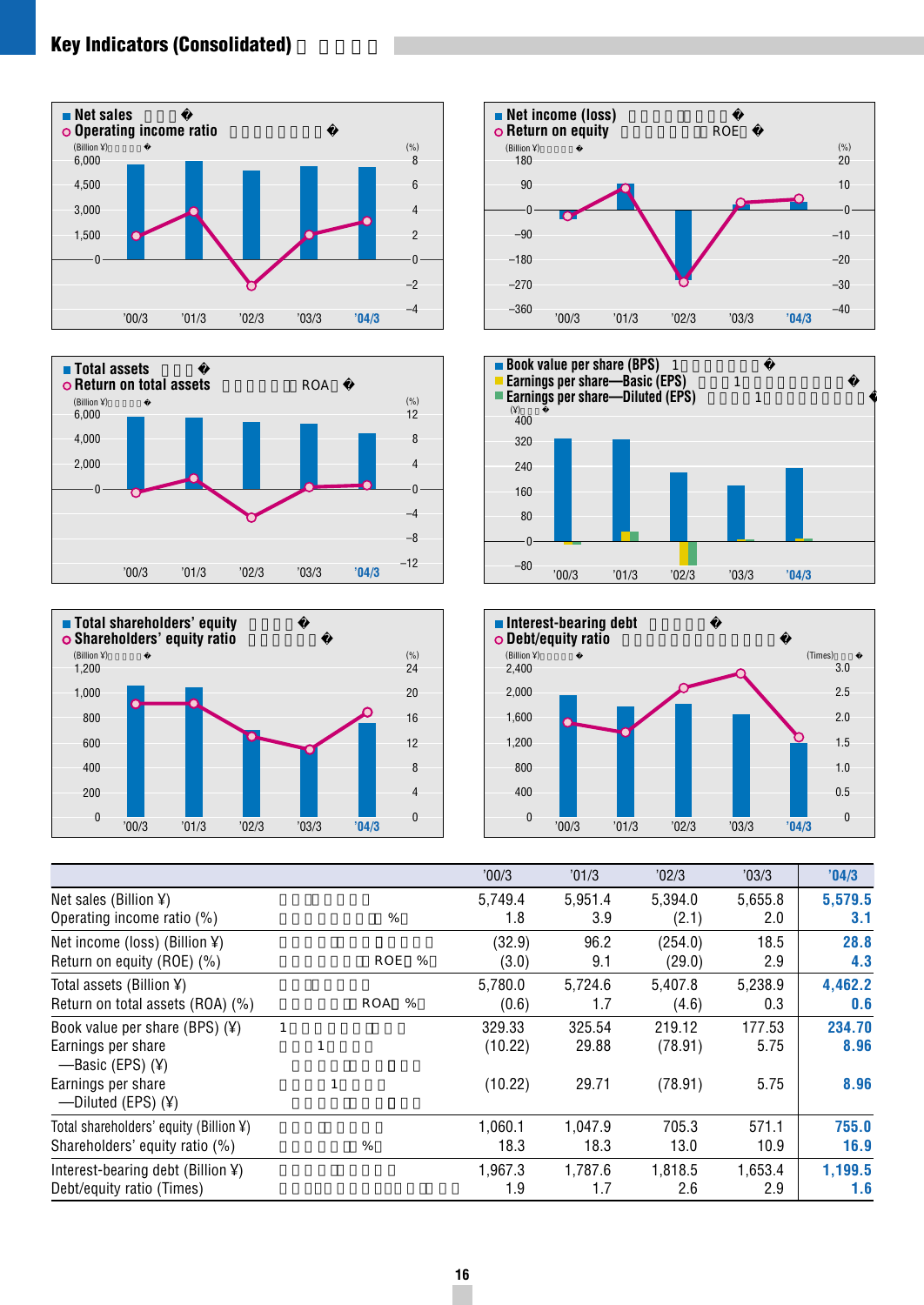

|                                   | '00/3 | '01/3 | '02/3 | '03/3      | '04/3 |
|-----------------------------------|-------|-------|-------|------------|-------|
| Free cash flow (<br>$(Billion \)$ | 142.8 | 276.9 | 176.4 | 123.6      | 133.2 |
| Interest coverage ratio (Times)   | ۷.C   | 6.1   | (3.3) | r n<br>ບ.ບ | 0.Y   |

# **Capital and R&D Expenditures and Depreciation for Electronic Devices**







|                                  |   | '00/3 | '01/3 | '02/3 | '03/3 | '04/3 |
|----------------------------------|---|-------|-------|-------|-------|-------|
| Capital expenditures (Billion ¥) |   | 318.8 | 302.7 | 378.8 | 256.8 | 254.7 |
| Capital expenditures for         |   |       |       | 209.1 | 115.7 | 136.2 |
| Electronic Devices (Billion ¥)   |   |       |       |       |       |       |
| Depreciation (Billion $\Psi$ )   |   | 348.8 | 339.8 | 326.2 | 260.8 | 248.8 |
| Depreciation for Electronic      |   |       |       | 162.0 | 125.8 | 112.5 |
| Devices (Billion ¥)              |   |       |       |       |       |       |
| $R&D$ expenditures (Billion ¥)   |   | 334.4 | 327.9 | 326.2 | 331.5 | 336.7 |
| R&D expenditures for             |   |       |       |       |       | 156.9 |
| Electronic Devices (Billion ¥)   |   |       |       |       |       |       |
| R&D expenditures/net sales (%)   | % | 5.8   | 5.5   | 6.0   | 5.9   | 6.0   |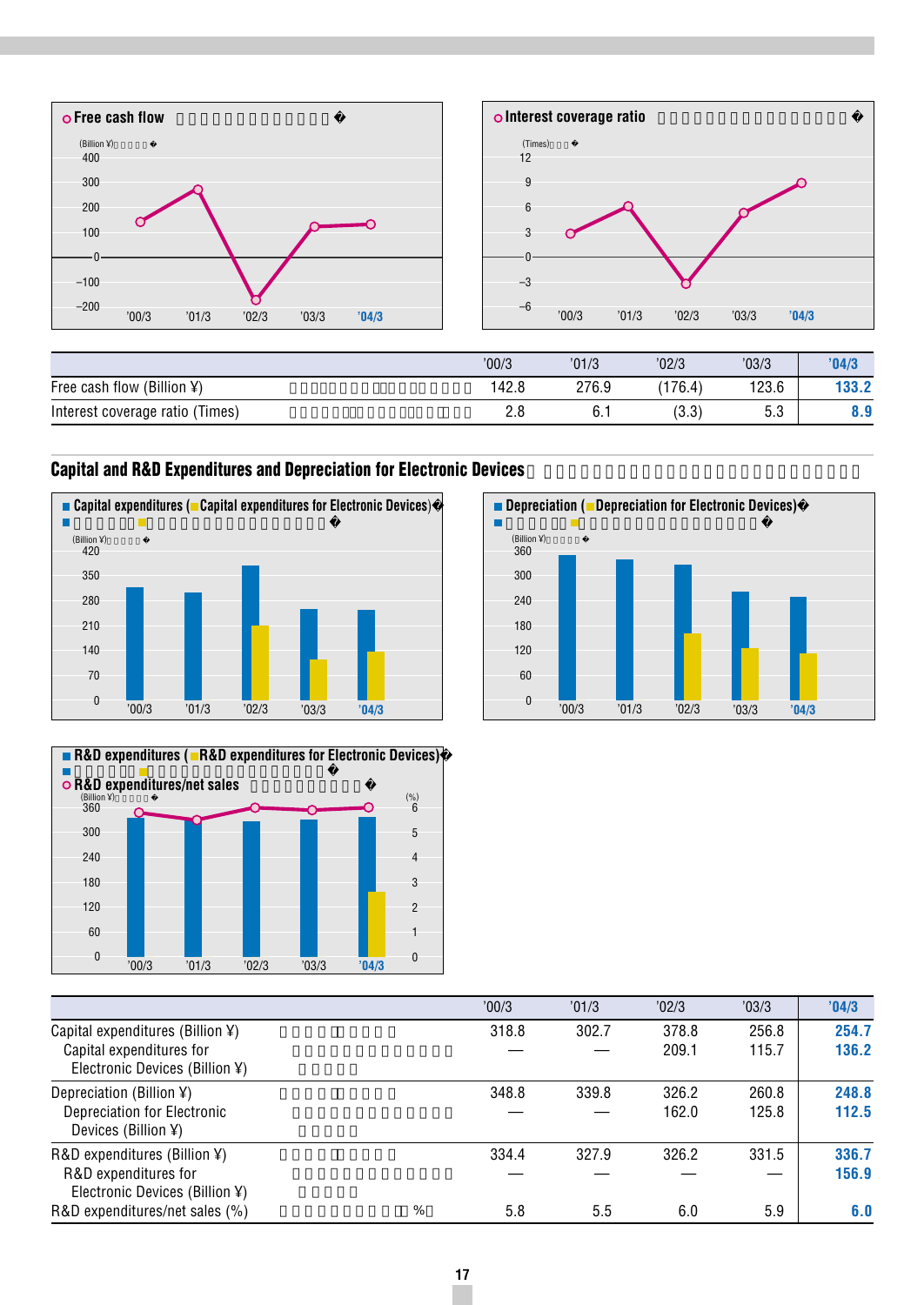# $Consider a **Balance Sheets**$

|                                      |                |                                                             |             |             | (Million ¥  |
|--------------------------------------|----------------|-------------------------------------------------------------|-------------|-------------|-------------|
|                                      | '00/3          | '01/3                                                       | '02/3       | '03/3       | '04/3       |
| <b>ASSETS</b>                        |                |                                                             |             |             |             |
| <b>Current Assets:</b>               |                |                                                             |             |             |             |
| Cash and cash equivalents            | ¥<br>465,237 ¥ | 487,595 ¥                                                   | 370,432 ¥   | 327,098 $ $ | 319,277     |
| Notes and accounts receivable, trade |                |                                                             |             |             |             |
| <b>Notes</b>                         | 207,939        | 205,844                                                     | 136,890     | 107,920     | 101,624     |
| Accounts                             | 988,044        | 1,018,246                                                   | 976,037     | 1,007,396   | 962,216     |
| Allowance for doubtful notes         | (27, 551)      | (27, 410)                                                   | (26, 780)   | (25, 776)   | (27, 682)   |
| and accounts                         |                |                                                             |             |             |             |
| Finance receivables, net             | 245,097        | 222,976                                                     | 190,912     | 166,190     | 17,271      |
| Inventories                          | 837,188        | 819,633                                                     | 693,350     | 629,659     | 629,044     |
| Deferred tax assets                  |                | 122,946                                                     | 84,402      | 143,087     | 114,425     |
| Prepaid expenses and other           |                | 240,261                                                     | 249,284     | 265,642     | 236,244     |
| current assets                       |                |                                                             |             |             |             |
|                                      | 3,063,206      | 3,090,091                                                   | 2,674,527   | 2,621,216   | 2,352,419   |
| <b>Long-Term Receivables</b>         |                |                                                             |             |             |             |
| and Investments:                     |                |                                                             |             |             |             |
| Long-term receivables                | 19,613         | 18,957                                                      | 14,523      | 27,153      | 21,808      |
| Long-term finance receivables, net   | 334,853        | 341,492                                                     | 313,058     | 260,361     | 29,887      |
| Investments in and advances          | 146,296        | 132,485                                                     | 132,974     | 186,685     | 191,391     |
| to affiliates                        |                |                                                             |             |             |             |
| Marketable securities and other      | 360,279        | 252,303                                                     | 230,300     | 209,374     | 197,901     |
| investments                          |                |                                                             |             |             |             |
|                                      | 861,041        | 745,237                                                     | 690,855     | 683,573     | 440,987     |
| Property, Plant and Equipment:       |                |                                                             |             |             |             |
| Land                                 | 169,621        | 175,873                                                     | 175,682     | 174,701     | 165,255     |
| <b>Buildings</b>                     | 1,070,924      | 1,157,875                                                   | 1,168,861   | 1,116,868   | 1,070,607   |
| Machinery and equipment              | 3,014,433      | 3,046,897                                                   | 2,712,073   | 2,670,750   | 2,311,773   |
|                                      |                |                                                             |             |             |             |
| Construction in progress             | 54,988         | 66,539                                                      | 92,594      | 37,642      | 51,897      |
|                                      | 4,309,966      | 4,447,184                                                   | 4,149,210   | 3,999,961   | 3,599,532   |
| Less-Accumulated depreciation        | (2,850,221)    | (3,007,428)                                                 | (2,794,888) | (2,800,676) | (2,481,287) |
|                                      | 1,459,745      | 1,439,756                                                   | 1,354,322   | 1,199,285   | 1,118,245   |
| <b>Other Assets:</b>                 |                |                                                             |             |             |             |
| Deferred tax assets                  | 143,242        | 233,391                                                     | 487,524     | 542,507     | 375,244     |
| Other                                | 252,772        | 216,089                                                     | 200,554     | 192,355     | 175,305     |
|                                      | 396,014        | 449,480                                                     | 688,078     | 734,862     | 550,549     |
|                                      |                | ¥ 5,780,006 ¥ 5,724,564 ¥ 5,407,782 ¥ 5,238,936 ¥ 4,462,200 |             |             |             |

For additional information, please visit our Web site at www.toshiba.co.jp/about/ir/index2.htm

www.toshiba.co.jp/about/ir/index2\_j.htm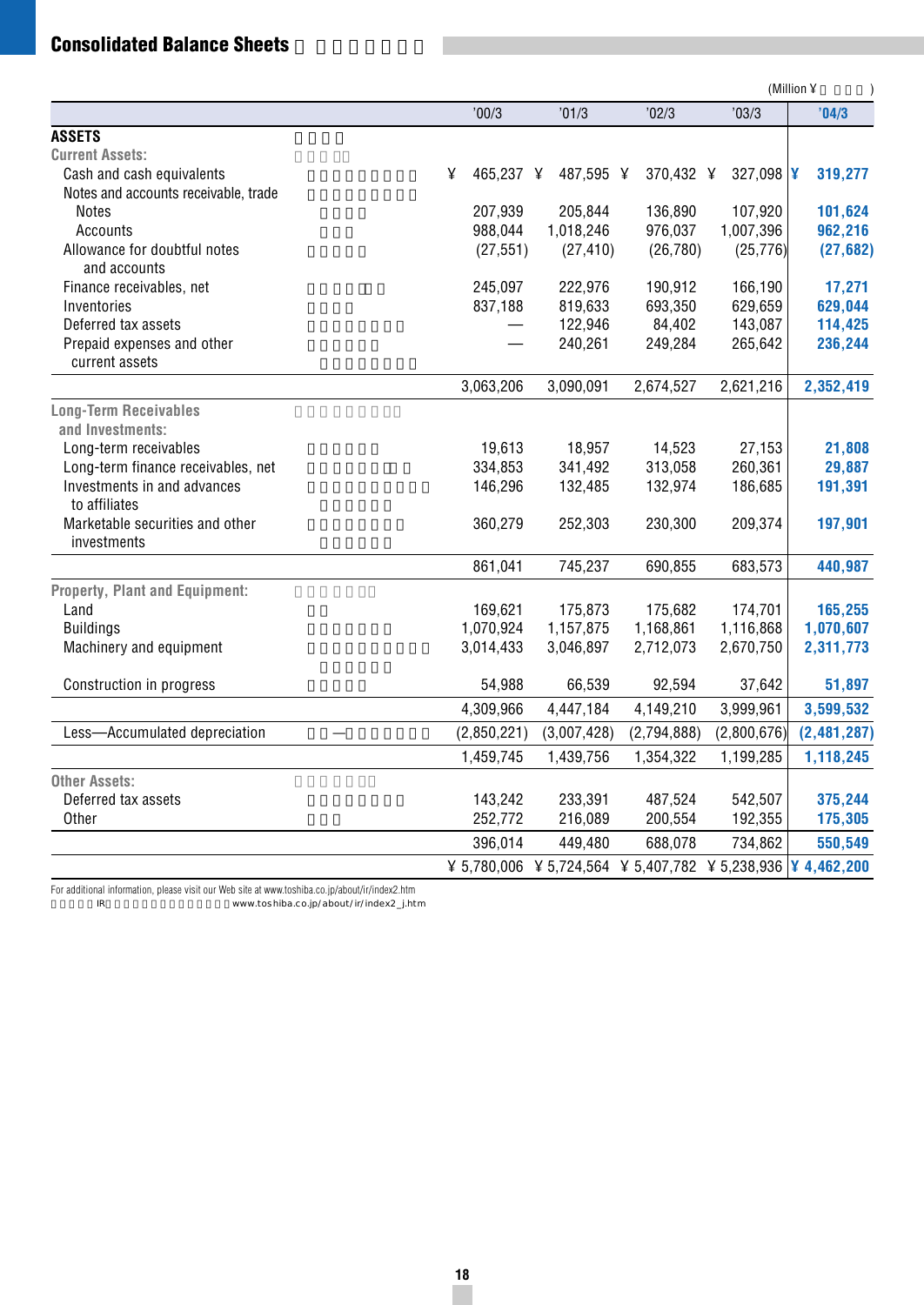|                                                                 |            |            |            |            | (Million ¥   |
|-----------------------------------------------------------------|------------|------------|------------|------------|--------------|
|                                                                 | '00/3      | '01/3      | '02/3      | '03/3      | '04/3        |
| <b>LIABILITIES AND SHAREHOLDERS' EQUITY</b>                     |            |            |            |            |              |
| <b>Current Liabilities:</b>                                     |            |            |            |            |              |
| Short-term borrowings                                           | ¥ 587,252  | ¥ 526,865  | ¥ 658,854  | ¥ 427,969  | ¥<br>306,711 |
| Current portion of long-term debt<br>$\mathbf{1}$               | 258,177    | 270,466    | 270,924    | 343,373    | 190,821      |
| Notes payable, trade                                            | 173,417    | 182,377    | 140,879    | 107,817    | 81,827       |
| Accounts payable, trade                                         | 842,211    | 897,245    | 837,141    | 874,153    | 795,594      |
| Accounts payable, other and<br>accrued expenses                 | 342,105    | 336,153    | 340,232    | 269,885    | 320,640      |
| Accrued income and other taxes                                  | 44,972     | 55,239     | 36,768     | 49,934     | 37,029       |
| Advance payments received                                       | 297,974    | 283,074    | 273,107    | 243,187    | 179,912      |
| Other current liabilities                                       | 302,526    | 329,431    | 314,588    | 302,459    | 287,094      |
|                                                                 | 2,848,634  | 2,880,850  | 2,872,493  | 2,618,777  | 2,199,628    |
|                                                                 |            |            |            |            |              |
| <b>Long-Term Liabilities:</b>                                   |            |            |            |            |              |
| Long-term debt                                                  | 1,121,920  | 990,305    | 888,755    | 882,026    | 701,924      |
| Accrued pension and severance costs                             | 585,881    | 633,642    | 709,233    | 950,997    | 601,566      |
| Other liabilities                                               | 38,739     | 33,231     | 42,324     | 40,127     | 68,293       |
|                                                                 | 1,746,540  | 1,657,178  | 1,640,312  | 1,873,150  | 1,371,783    |
| <b>Minority Interest in Consolidated</b><br><b>Subsidiaries</b> | 124,733    | 138,611    | 189,663    | 175,945    | 135,799      |
|                                                                 |            |            |            |            |              |
| <b>Shareholders' Equity:</b><br>Common stock, without par value | 274,919    | 274,921    | 274,926    | 274,926    | 274,926      |
| Additional paid-in capital                                      | 285,729    | 285,732    | 285,736    | 285,736    | 285,736      |
| Retained earnings                                               | 643,250    | 713,667    | 443.555    | 462,058    | 481,227      |
| Accumulated other comprehensive loss                            | (143, 799) | (226, 395) | (298, 792) | (450, 775) | (285, 894)   |
| Treasury stock, at cost                                         |            |            | (111)      | (881)      | (1,005)      |
|                                                                 | 1,060,099  | 1,047,925  | 705,314    | 571,064    | 754,990      |
| Commitments and contingent liabilities                          |            |            |            |            |              |
|                                                                 | ¥5,780,006 | ¥5,724,564 | ¥5,407,782 | ¥5,238,936 | ¥4,462,200   |
|                                                                 |            |            |            |            | (Million ¥   |
|                                                                 | '00/3      | '01/3      | '02/3      | '03/3      | '04/3        |
| <b>Accumulated Other Comprehensive</b>                          |            |            |            |            |              |

| AGGUILUIGLGU OLIIGI OOIIIPIGIIGIISIVG               |             |             |             |             |            |
|-----------------------------------------------------|-------------|-------------|-------------|-------------|------------|
| Income (Loss):                                      |             |             |             |             |            |
| Unrealized gains on securities                      | 70.687<br>¥ | 28.728<br>¥ | 25.186<br>¥ | 15.636<br>¥ | 26.825     |
| Foreign currency translation<br>adjustments         | (105, 990)  | (55.938)    | (41, 951)   | (59, 589)   | (79, 290)  |
| Minimum pension liability<br>adjustment             | (108.496)   | (199.185)   | (279.939)   | (405.069)   | (234, 283) |
| Unrealized gain (loss) on derivative<br>instruments |             |             | (2.088)     | (1,753)     | 854        |
|                                                     |             |             |             |             |            |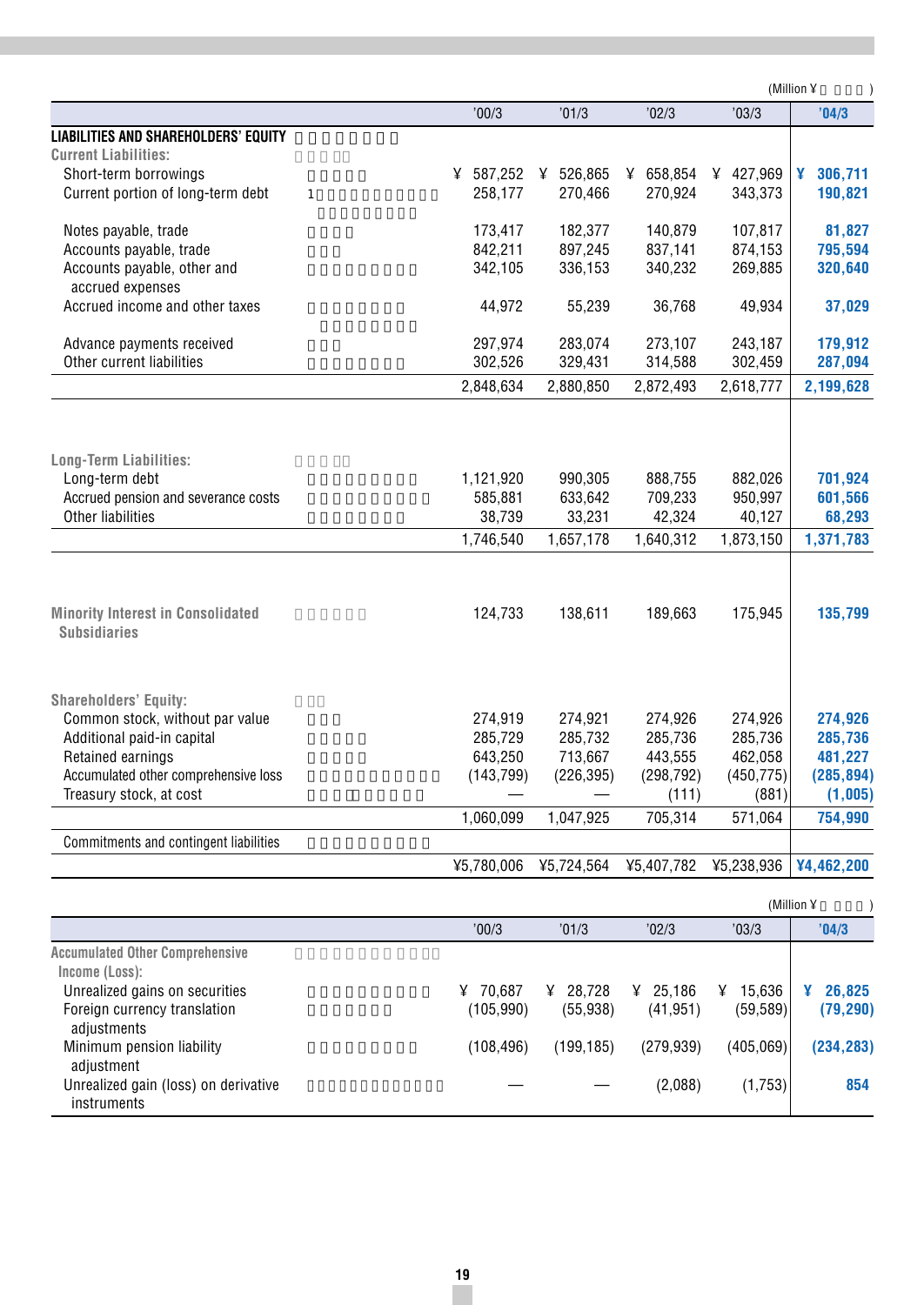# **Consolidated Statements of Operations**

|                                                                                |         |                |             |            |             | (Million ¥  |
|--------------------------------------------------------------------------------|---------|----------------|-------------|------------|-------------|-------------|
|                                                                                |         | '00/3          | '01/3       | '02/3      | '03/3       | '04/3       |
| <b>Sales and Other Income:</b>                                                 |         |                |             |            |             |             |
| Net sales                                                                      |         | ¥5,749,372     | ¥5,951,357  | ¥5,394,033 | ¥5,655,778  | ¥5,579,506  |
| Subsidy received on return of sub-<br>stitutional portion of Employees'        |         |                |             |            |             | 48,945      |
| Pension Fund Plan, net of settlement<br>loss of ¥188,106 million               | 188,106 |                |             |            |             |             |
| Interest and dividends                                                         |         | 21.793         | 18.230      | 14,704     | 13,381      | 10,470      |
| Other income                                                                   |         | 85,200         | 110,601     | 59,100     | 65,937      | 88,394      |
|                                                                                |         | 5,856,365      | 6,080,188   | 5,467,837  | 5,735,096   | 5,727,315   |
| <b>Costs and Expenses:</b>                                                     |         |                |             |            |             |             |
| Cost of sales                                                                  |         | 4,254,444      | 4,323,525   | 4,070,130  | 4,146,460   | 4,075,336   |
| Selling, general and administrative<br>expenses                                |         | 1,393,959      | 1,395,699   | 1,437,478  | 1,393,776   | 1,378,529   |
| Interest                                                                       |         | 43.256         | 41,102      | 29,891     | 24,257      | 20,832      |
| Other                                                                          |         | 209,550        | 131,763     | 307,025    | 117,480     | 107,577     |
|                                                                                |         | 5,901,209      | 5,892,089   | 5,844,524  | 5,681,973   | 5,582,274   |
| Income (Loss) before Income Taxes<br>and Minority Interest                     |         | (44, 844)      | 188,099     | (376, 687) | 53,123      | 145,041     |
| <b>Income Taxes:</b>                                                           |         |                |             |            |             |             |
| Current                                                                        |         | 52,397         | 53,223      | 36,185     | 50,986      | 50,092      |
| Deferred                                                                       |         | (56, 927)      | 42,922      | (150, 100) | (2, 454)    | 52,145      |
| Income (loss) before minority interest<br>and equity in earnings of affiliates |         | (40, 314)      | 91,954      | (262, 772) | 4,591       | 42,804      |
| Minority interest in income (loss)                                             |         | (1,728)        | 5,140       | (6, 315)   | (11, 330)   | 4,708       |
| of consolidated subsidiaries                                                   |         |                |             |            |             |             |
| Income (loss) before equity in                                                 |         | (38, 586)      | 86,814      | (256, 457) | 15,921      | 38,096      |
| earnings of affiliates                                                         |         |                |             |            |             |             |
| Equity in earnings of affiliates                                               |         | 5,683          | 9,354       | 2,440      | 2,582       | (9, 271)    |
| Net income (loss)                                                              |         | ¥<br>(32, 903) | 96,168<br>¥ | (254, 017) | 18,503<br>¥ | 28,825<br>¥ |

# **Quarterly Performance Highlights**

|                          |           |                                                                                             |                |        |             |                       |                | (Million ¥                |
|--------------------------|-----------|---------------------------------------------------------------------------------------------|----------------|--------|-------------|-----------------------|----------------|---------------------------|
|                          |           | 2nd quarter<br>1st quarter                                                                  |                |        | 3rd quarter | 4th quarter           |                |                           |
|                          |           |                                                                                             | $\overline{2}$ |        | 3           |                       | $\overline{4}$ |                           |
|                          | '03/3     | '04/3                                                                                       | '03/3          | '04/3  | '03/3       | '04/3                 | '03/3          | '04/3                     |
| Net sales                |           | $\frac{1}{2}1,191,119$ $\frac{1}{2}1,117,226$ $\frac{1}{2}1,443,944$ $\frac{1}{2}1,491,090$ |                |        |             | ¥1,314,347 ¥1,324,672 |                | $41,706,368$ $41,646,518$ |
| Operating income (loss)  | (26, 261) | (41, 310)                                                                                   | 29,135         | 29,311 | 2.427       | 14,034                | 110.241        | 172,551                   |
| Net income (loss)        | (18, 795) | (36, 847)                                                                                   | (7,612)        | 4,672  | (6,899)     | (9, 247)              | 51,809         | 70,247                    |
| Earnings per share $(Y)$ | (5.84)    | (11.45)                                                                                     | (2.37)         | 1.45   | (2.14)      | (2.87)                | 16.11          | 21.84                     |

For additional information, please visit our Web site at www.toshiba.co.jp/about/ir/index2.htm 詳細は当社IRサイトにてご覧いただけます。 www.toshiba.co.jp/about/ir/index2\_j.htm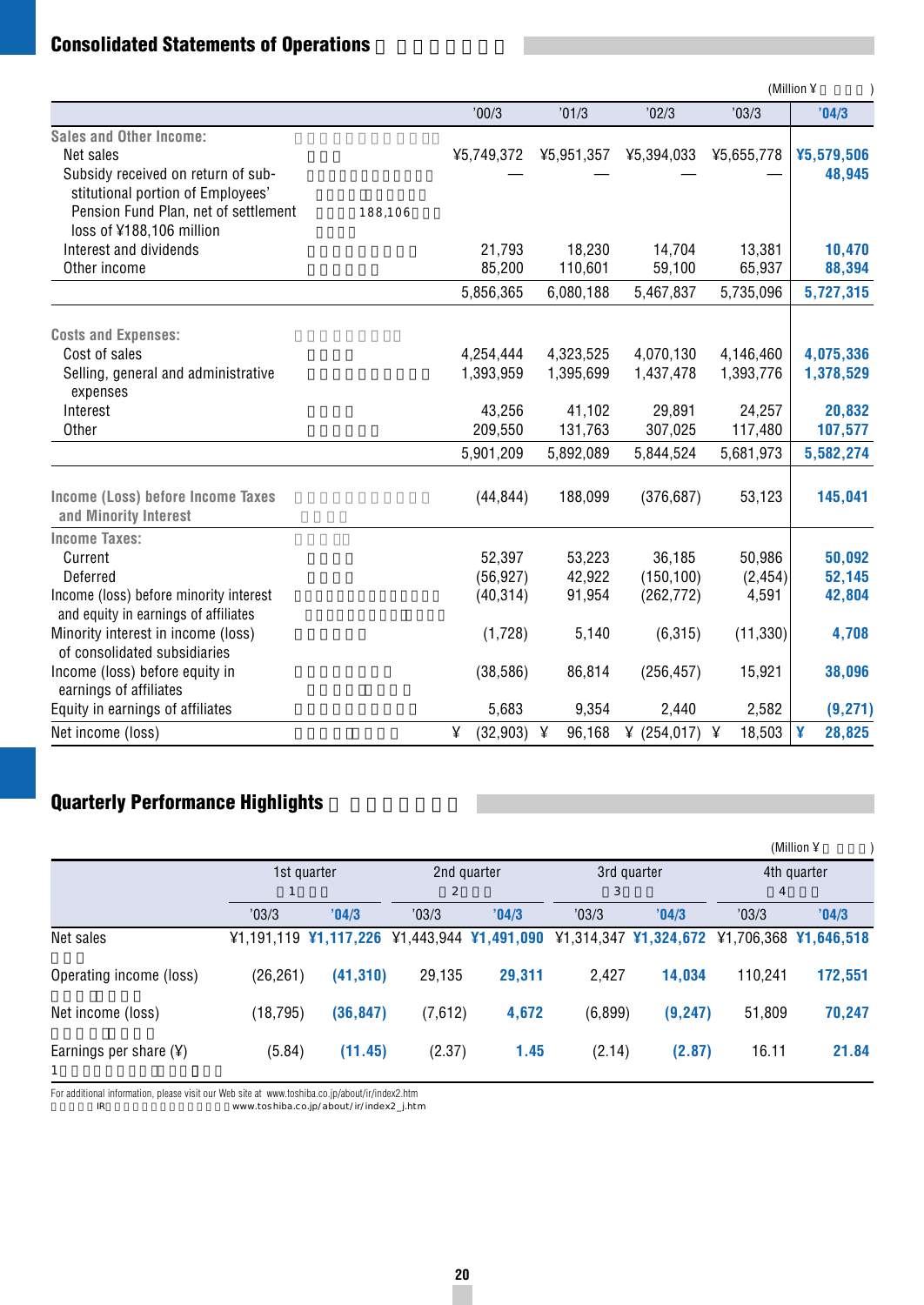# **Consolidated Statements of Cash Flows**

|                                                                                           |            |            |                  | (Million ¥       |                   |
|-------------------------------------------------------------------------------------------|------------|------------|------------------|------------------|-------------------|
|                                                                                           | '00/3      | '01/3      | '02/3            | '03/3            | '04/3             |
| <b>Cash Flows from Operating Activities:</b>                                              |            |            |                  |                  |                   |
| Net income (loss)                                                                         | (32,903)   | ¥ 96,168   | 4(254, 017)      | ¥ 18,503         | ¥ $28,825$        |
| Adjustments to reconcile net income (loss) to                                             |            |            |                  |                  |                   |
| net cash provided by operating activities-                                                |            |            |                  |                  |                   |
| Depreciation and amortization                                                             | 348,761    | 339,816    | 326,239          | 260,835          | 248,831           |
| (Provision) accrual for pension and                                                       | 9,013      | (10,667)   | (45, 621)        | 20,296           | (8,001)           |
| severance costs, less payments                                                            |            |            |                  |                  |                   |
| Deferred income tax provision (benefit)                                                   | (56, 927)  | 42,922     | (150, 100)       | (2, 454)         | 52,145            |
| Equity in loss (earnings) of affiliates                                                   | (5,683)    | (9, 354)   | (2, 440)         | (2, 582)         | 9,271             |
| Loss (gain) from sales, disposal and                                                      | (27, 165)  | (30, 758)  | 94,579           | 30,337           | (2, 471)          |
| impairment of property and securities, net                                                |            |            |                  |                  |                   |
| Minority interest in income (loss) of                                                     | (1,728)    | 5,140      | (6,315)          | (11, 330)        | 4,708             |
| consolidated subsidiaries                                                                 |            |            |                  |                  |                   |
| (Increase) decrease in notes and accounts<br>receivable, trade                            | (14, 852)  | 34,857     | 118,775          | (13, 520)        | (14, 617)         |
| Decrease in finance receivables, net                                                      | 14,563     | 22,255     | 32,056           | 2,538            | 1,949             |
| (Increase) decrease in inventories                                                        | 136,351    | 51,755     | 141,137          | 17,856           | (35, 852)         |
| Decrease (increase) in other current assets                                               | (16, 678)  | (70, 750)  | 4,354            | (35, 299)        | 9,371             |
| Decrease (increase) in long-term receivables                                              | 23,327     | 695        | 4,366            | (15, 283)        | 3,776             |
| Decrease (increase) in long-term finance                                                  | 284        | (6,639)    | 28,434           | 52,697           | 64,615            |
| receivables, net                                                                          |            |            |                  |                  |                   |
| (Decrease) increase in notes and accounts                                                 | 44,407     | 13,804     | (108,060)        | 6,392            | (21, 239)         |
| payable, trade<br>(Decrease) increase in accrued income                                   |            | 8,672      | (19,038)         | 13,183           | (12, 493)         |
| and other taxes                                                                           | (17, 831)  |            |                  |                  |                   |
| Decrease in advance payments received                                                     | (7, 169)   | (17, 415)  | (16, 964)        | (16, 860)        | (47, 050)         |
| Increase (decrease) in accounts payable                                                   | 40,176     | (16, 860)  | 1,780            | (53,706)         | 40,894            |
| and other liabilities                                                                     |            |            |                  |                  |                   |
| Net cash provided by operating activities                                                 | 435,946    | 453,641    | 149,165          | 271,603          | 322,662           |
|                                                                                           |            |            |                  |                  |                   |
| <b>Cash Flows from Investing Activities:</b><br>Proceeds from sale of property, plant and | 2,368      | 12,565     | 65,604           | 151,319          | 39,908            |
| equipment                                                                                 |            |            |                  |                  |                   |
| Proceeds from sale of securities                                                          | 101,041    | 23,774     | 29,714           | 13,897           | 53,469            |
| Acquisition of property, plant and equipment                                              | (298, 512) | (257, 448) | (364, 671)       | (249, 253)       | (199, 127)        |
| Purchase of securities                                                                    | (31, 172)  | (13, 126)  | (39, 489)        | (22, 557)        | (53, 170)         |
| Decrease (increase) in investments in affiliates                                          | 13,985     | 19,272     | 4,956            | (12, 409)        | 20,570            |
| (Increase) decrease in other assets and other                                             | (80, 864)  | 38,216     | (21, 693)        | (28, 985)        | (51, 116)         |
| Net cash used in investing activities                                                     | (293, 154) | (176, 747) | (325, 579)       | (147, 988)       | (189, 466)        |
| <b>Cash Flows from Financing Activities:</b>                                              |            |            |                  |                  |                   |
| Proceeds from long-term debt                                                              | 302,376    | 233.929    | 322,941          | 363,086          | 338,222           |
| Repayment of long-term debt                                                               | (289,712)  | (398, 669) | (420, 726)       | (280,965)        | (311, 554)        |
| (Decrease) increase in short-term borrowings                                              | (161, 882) | (95, 310)  | 114,913          | (238, 600)       | (63, 389)         |
| Dividends paid                                                                            | (9, 458)   | (25, 598)  | (16, 045)        | (2, 428)         | (11, 720)         |
| Proceeds from stock offering by subsidiaries                                              |            |            | 52,523           | 525              | 14,366            |
| Repurchase of subsidiary common stock                                                     |            |            |                  | (604)            | (1, 182)          |
| Redemption of subsidiary preferred stock                                                  |            |            |                  |                  | (35,000)          |
| Purchase of treasury stock, net<br>Other                                                  |            |            | (111)            | (770)            | (195)<br>(2, 281) |
| Net cash (used in) provided by                                                            |            |            |                  |                  |                   |
| financing activities                                                                      | (158, 676) | (285, 648) | 53,495           | (159, 756)       | (132, 733)        |
| <b>Effect of Exchange Rate Changes on Cash</b>                                            | (16, 631)  | 31,112     | 5,756            | (7, 193)         | (8, 284)          |
| and Cash Equivalents                                                                      |            |            |                  |                  |                   |
| Net (Decrease) Increase in Cash and                                                       | (32, 515)  | 22,358     | (117, 163)       | (43, 334)        | (7, 821)          |
| <b>Cash Equivalents</b>                                                                   |            |            |                  |                  |                   |
| Cash and Cash Equivalents at Beginning of Year                                            | 497,752    | 465,237    | 487,595          | 370,432          | 327,098           |
| Cash and Cash Equivalents at End of Year                                                  | ¥465,237   | ¥487,595   | ¥ 370,432        | ¥ 327,098        | ¥ 319,277         |
| <b>Supplemental Disclosure of Cash Flow</b>                                               |            |            |                  |                  |                   |
| Information:                                                                              |            |            |                  |                  |                   |
| Cash paid during the year for-                                                            |            |            |                  |                  |                   |
| Interest                                                                                  | 463,324    | ¥ 52,789   | $4 \quad 39,347$ | $4 \quad 31,932$ | 427,852           |
| Income taxes                                                                              | ¥ 44,476   | 461,161    | 455,340          | 43,094           | ¥<br>58,496       |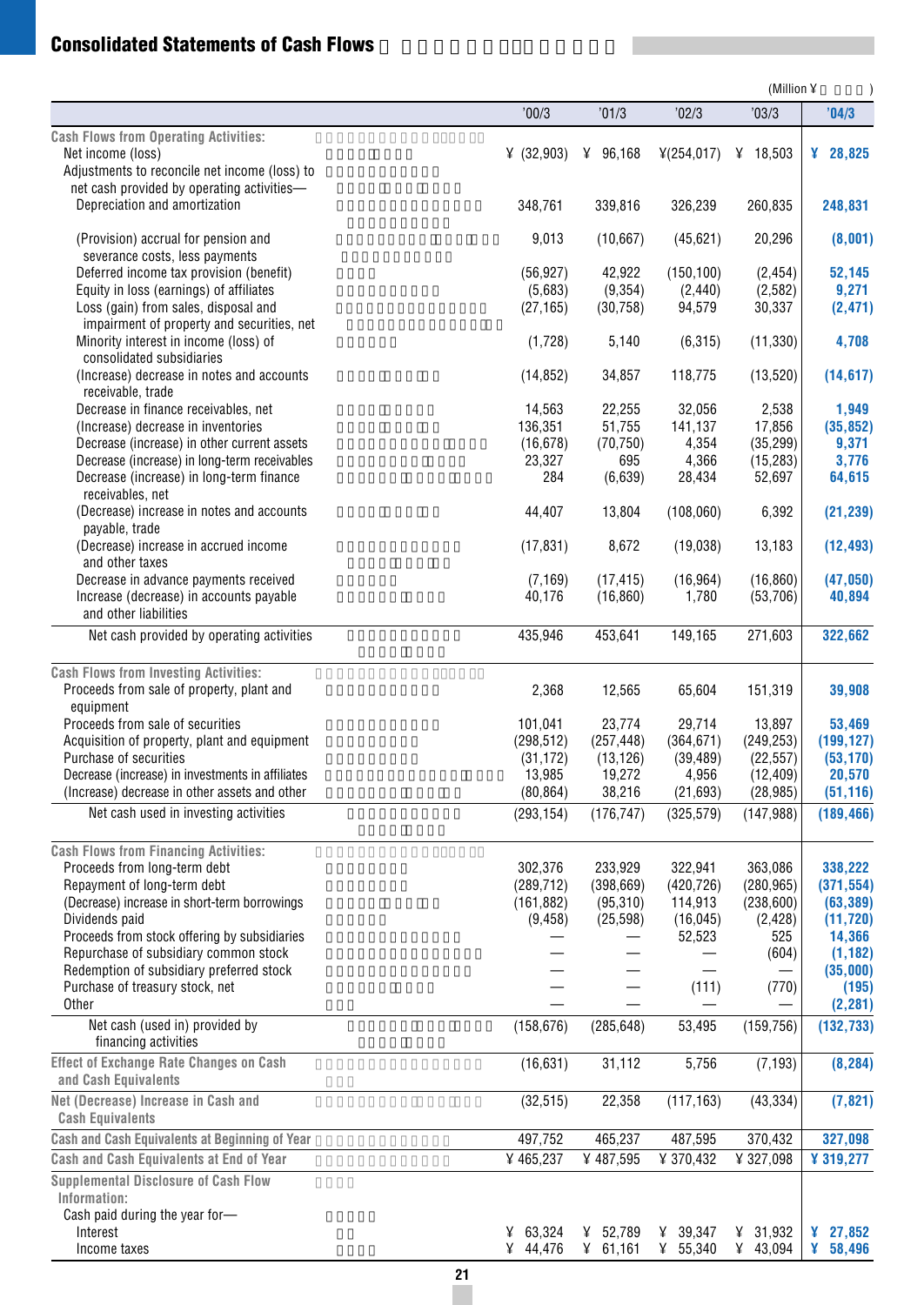|                                  |        |                            |                                                                                                                                                                                                                                                                                                                |                |                |                  | (Million ¥      |                 |
|----------------------------------|--------|----------------------------|----------------------------------------------------------------------------------------------------------------------------------------------------------------------------------------------------------------------------------------------------------------------------------------------------------------|----------------|----------------|------------------|-----------------|-----------------|
|                                  |        |                            |                                                                                                                                                                                                                                                                                                                |                |                |                  | '03/3<br>Amount | '04/3<br>Amount |
|                                  |        |                            | Loans, principally from banks and insurance companies, due 2004 to 2032 with weighted average<br>interest rate of 0.89% at March 31, 2004 and due 2003 to 2034 with weighted average interest rate                                                                                                             |                |                |                  | Secured         | Secured         |
|                                  |        | of 1.15% at March 31, 2003 |                                                                                                                                                                                                                                                                                                                |                |                |                  | 11,233          | 8,994           |
| 2003                             | 3      | 31                         | 2003                                                                                                                                                                                                                                                                                                           |                |                |                  | Unsecured       | Unsecured       |
| 2004                             | 3      | 31                         | 2004                                                                                                                                                                                                                                                                                                           | 2034<br>2032   |                | 1.15%<br>0.89%   | 597,895         | 324,869         |
|                                  |        |                            | Unsecured yen bonds, due 2004 to 2008 with interest ranging from 0.40% to 3.025% at March 31, 2004<br>and due 2003 to 2008 with interest ranging from 0.49% to 3.025% at March 31, 2003                                                                                                                        |                |                |                  | 475,667         | 415,425         |
| 2003<br>2004                     | 3<br>3 | 31<br>31                   | 2003<br>2004                                                                                                                                                                                                                                                                                                   | 2008<br>2008   | 0.49%<br>0.40% | 3.025%<br>3.025% |                 |                 |
| 2003<br>2004                     | 3<br>3 | 31<br>31                   | Euro yen medium-term notes, due 2004 to 2008 with interest ranging from zero % to 2.34% at March 31,<br>2004 and due 2003 to 2008 with interest ranging from zero % to 2.34% at March 31, 2003<br>(swapped for floating rate (LIBOR, etc.) or fixed rate yen obligations)<br>2003<br>2004                      | 2008<br>2008   | 0%<br>0%       | 2.34%<br>2.34%   | 28,525          | 16,000          |
| 2003<br>2004                     | 3<br>3 | 31<br>31                   | Unsecured yen bonds of subsidiaries, due 2004 with interest rate of 1.69% at March 31, 2004 and due 2004 with interest<br>ranging from 1.69% to 3.00% at March 31, 2003<br>2004<br>2004                                                                                                                        | 1.69%<br>1.69% | 3.00%          |                  | 12,000          | 7,000           |
|                                  |        |                            | 1.825% secured yen bonds of a subsidiary due 2004                                                                                                                                                                                                                                                              |                |                |                  |                 |                 |
| 2004                             |        | 1.825%                     |                                                                                                                                                                                                                                                                                                                |                |                |                  | 300             | 300             |
| 2003<br>2004                     | 3<br>3 | 31<br>31                   | Euro yen medium-term notes of subsidiaries, due 2004 to 2013 with interest ranging from 0.08% to 2.60%<br>at March 31, 2004 and due 2003 to 2012 with interest ranging from 0.09% to 3.70% at March 31, 2003<br>(swapped for floating rate (LIBOR, etc.) U.S. Dollar, yen or Euro obligations)<br>2003<br>2004 | 2012<br>2013   | 0.09%<br>0.08% | 3.70%<br>2.60%   | 96,959          | 74,451          |
|                                  |        |                            | Zero % unsecured yen convertible debentures of a subsidiary due 2004 convertible currently at ¥803 per share                                                                                                                                                                                                   |                |                |                  |                 |                 |
| 2004                             |        | 0%                         |                                                                                                                                                                                                                                                                                                                | 803            |                |                  | 2,820           |                 |
| Capital lease obligations        |        |                            |                                                                                                                                                                                                                                                                                                                |                |                |                  |                 | 45,706          |
|                                  |        |                            |                                                                                                                                                                                                                                                                                                                |                |                |                  | 1,225,399       | 892,745         |
| Less-Portion due within one year |        |                            | $\mathbf{1}$                                                                                                                                                                                                                                                                                                   |                |                |                  | (343, 373)      | (190, 821)      |
|                                  |        |                            |                                                                                                                                                                                                                                                                                                                |                |                |                  | 882,026         | 701,924         |

The aggregate annual maturities of long-term debt are as follows:  $2004$  3 31  $1$ 

|                                |       |                                      | (Million $\angle$                        |
|--------------------------------|-------|--------------------------------------|------------------------------------------|
|                                |       | As of March 31, 2003<br>2003<br>3 31 | <b>As of March 31, 2004</b><br>2004 3 31 |
| '04/3                          |       | 343,373<br>¥                         | ¥                                        |
| '05/3                          |       | 228,053                              | 169,744                                  |
| 06/3                           |       | 287,028                              | 223,143                                  |
| '07/3                          |       | 119,295                              | 148,094                                  |
| '08/3                          |       | 127,395                              | 89,674                                   |
| '09/3 and thereafter           | '09/3 | 120,255                              |                                          |
| '09/3                          |       |                                      | 101,865                                  |
| $'10/3$ and thereafter $'10/3$ |       |                                      | 114,519                                  |
| Total                          |       | 1,225,399                            | 847,039                                  |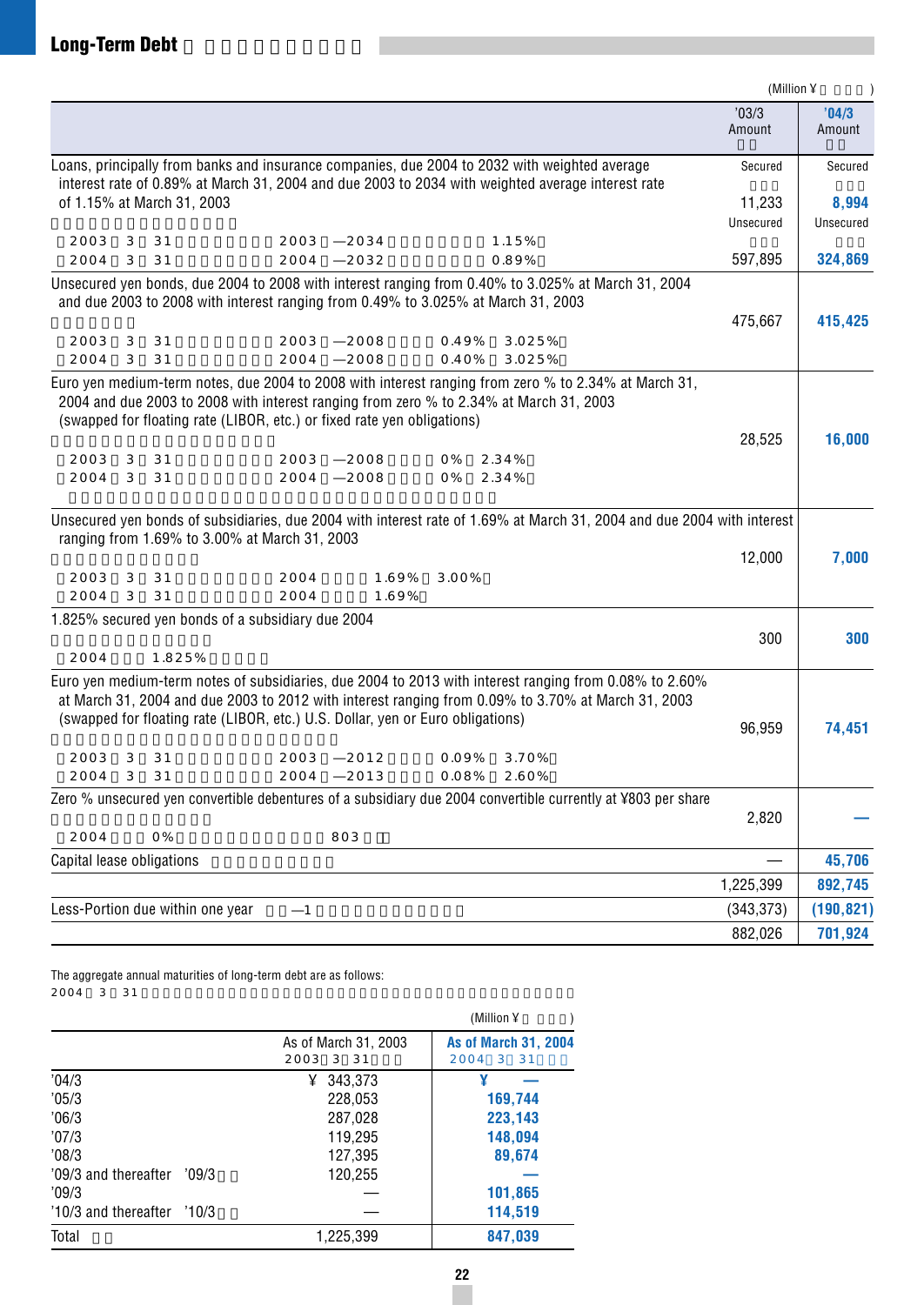# **Corporate History**

|      | Significant events                                                                                                                    |      |              |                    |            |         |                 |     |
|------|---------------------------------------------------------------------------------------------------------------------------------------|------|--------------|--------------------|------------|---------|-----------------|-----|
| 1875 | Hisashige Tanaka opened a telegraph equipment<br>factory (later Shibaura Engineering Works Co., Ltd.)<br>in Shinbashi, Tokyo.         | 1875 |              | $\left($           | ( )        | $\big)$ |                 |     |
| 1890 | Ichisuke Fujioka and Shoichi Miyoshi established<br>Hakunetsu-sha & Co., Ltd., (later Tokyo Electric<br>Company) in Kyobashi, Tokyo.  | 1890 |              | $\overline{(\ }$   |            | $($ $)$ |                 |     |
| 1939 | Tokyo Electric Company merged with Shibaura<br>Engineering Works Co., Ltd., and established Tokyo<br>Shibaura Electric Co., Ltd.      | 1939 | ( )<br>( )   |                    |            | ( )     |                 |     |
| 1978 | Released the first Japanese word processor.                                                                                           | 1978 |              |                    |            |         |                 |     |
| 1984 | Changed name to Toshiba Corporation.                                                                                                  | 1984 | ( )          |                    |            |         |                 |     |
| 1985 | Developed 1-megabit DRAM.                                                                                                             | 1985 | $\mathbf{1}$ |                    | DRAM       |         |                 |     |
| 1986 | Introduced the world's first laptop PCs.                                                                                              | 1986 |              |                    |            |         |                 |     |
| 1991 | Developed 4-megabit NAND flash EEPROM.                                                                                                | 1991 | 4            |                    | NAND       |         | EEPROM          |     |
| 1995 | Developed the DVD high-density optical disc.                                                                                          | 1995 |              |                    | <b>DVD</b> |         |                 |     |
| 1998 | Introduced a corporate executive officer system.                                                                                      | 1998 |              |                    |            |         |                 |     |
| 1999 | Introduced an in-house company system.                                                                                                | 1999 |              |                    |            |         |                 |     |
| 2000 | Released SD Card and 1.8-inch hard disk drive (HDD).                                                                                  | 2000 | SD.          |                    | 1.8        |         | (HDD)           |     |
| 2001 | Released "01 Action Plan," withdrew from commodity<br>DRAM business.                                                                  | 2001 | 01           |                    |            | DRAM    |                 |     |
|      | Commercialized the world's first HDD/DVD video<br>recorder.                                                                           |      |              | <b>HDD&amp;DVD</b> |            |         |                 |     |
|      | Commenced joint development of the "Cell" next-<br>generation processor with Sony Computer<br>Entertainment Inc. and IBM Corporation. |      |              |                    | " Cell"    |         | IB <sub>M</sub> |     |
| 2002 | Formed a joint venture with Matsushita Electric<br>Industrial Co., Ltd., for LCDs.                                                    | 2002 |              |                    |            |         | ( )             |     |
|      | Transferred power transmission and distribution<br>business to a new joint venture, TM T&D Corporation.                               |      |              |                    |            |         |                 | ( ) |
| 2003 | Adopted the "Company with Committees" system.                                                                                         | 2003 |              |                    |            | CSR     |                 |     |
| 2004 | Joined the United Nations' Global Compact.                                                                                            | 2004 |              |                    |            |         |                 |     |
|      | Released 0.85-inch HDD.                                                                                                               |      | 0.85         |                    |            | (HDD)   |                 |     |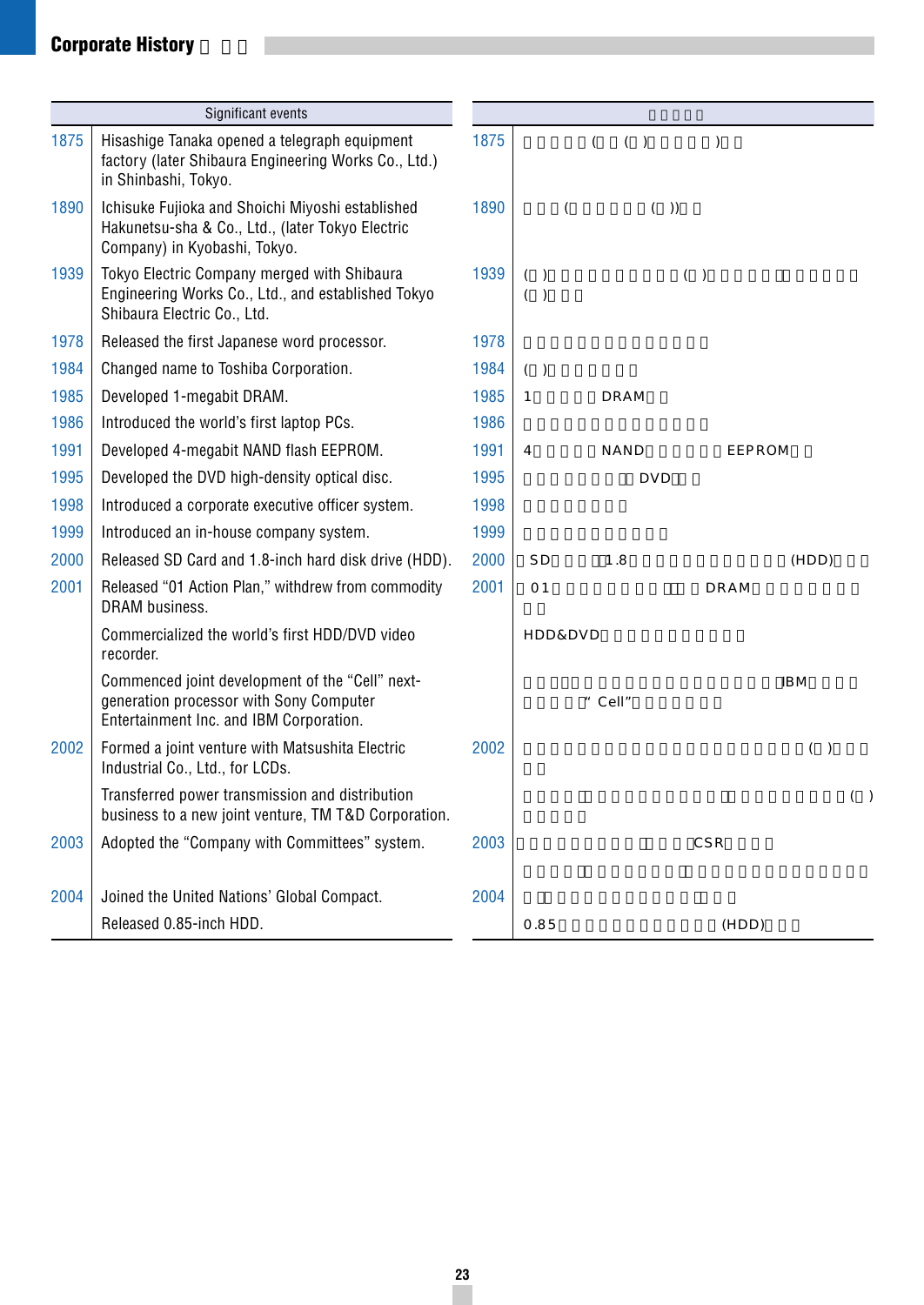# **Common Stock Information**

# **Common Stock Price Trends**

|                                                 |         | '94/3     | '95/3     |  |
|-------------------------------------------------|---------|-----------|-----------|--|
| Common stock price (¥, fiscal year)             |         |           |           |  |
| High                                            |         | 808       | 870       |  |
| Low                                             |         | 600       | 545       |  |
| Nikkei average $(Y)^*$                          | $\star$ | 19,111.92 | 16,139.95 |  |
| Outstanding shares (Millions of shares)*        | $\star$ | 3,214     | 3,219     |  |
| Market capitalization (Billion $\frac{1}{2}$ )* | $\star$ | 2,368.5   | 1,896.0   |  |
| Earnings per share—Basic (EPS) $(Y)$            |         | 3.78      | 13.89     |  |
| Earnings per share—Diluted (EPS) $(Y)$          |         | 3.78      | 13.54     |  |
| Dividends per share $(\frac{1}{2})$             |         | 10.00     | 10.00     |  |
| Payout ratio (%) (Non-consolidated)             | (% )    | 102.2     | 76.2      |  |
| Number of shareholders that have unit shares*   | $\star$ | 365,647   | 367,301   |  |
| Price-to-earnings ratio (PER) (Times)*          | $\star$ | 195.0     | 42.4      |  |
| Price-to-cash flows ratio (PCFR) (Times)*       | $\star$ | 8.7       | 5.5       |  |
| Price-to-book value ratio (PBR) (Times)*        | $\star$ | 2.1       | 1.5       |  |

## **Distribution of Shareholders**

|                                                |       |       | 3     |              |              |
|------------------------------------------------|-------|-------|-------|--------------|--------------|
| '00/3                                          | '01/3 | '02/3 | '03/3 | '04/3        | (% )<br>100  |
| <b>n</b> Individuals and others in Japan 27.6% | 30.6% | 34.8% | 37.8% | 38.4%        |              |
| 26.6                                           | 25.7  | 20.9  | 16.2  | 19.0         | 80<br>60     |
| 4.5                                            | 4.2   | 4.0   | 3.5   | 3.0          | 40           |
| 0.4                                            | 0.8   | 0.4   | 0.9   | 1.2          | 20           |
| 40.9                                           | 38.7  | 39.9  | 41.6  | 38.4         | $\mathbf{0}$ |
|                                                |       |       |       | (At March 31 | 31           |



# **Stock Price Chart**

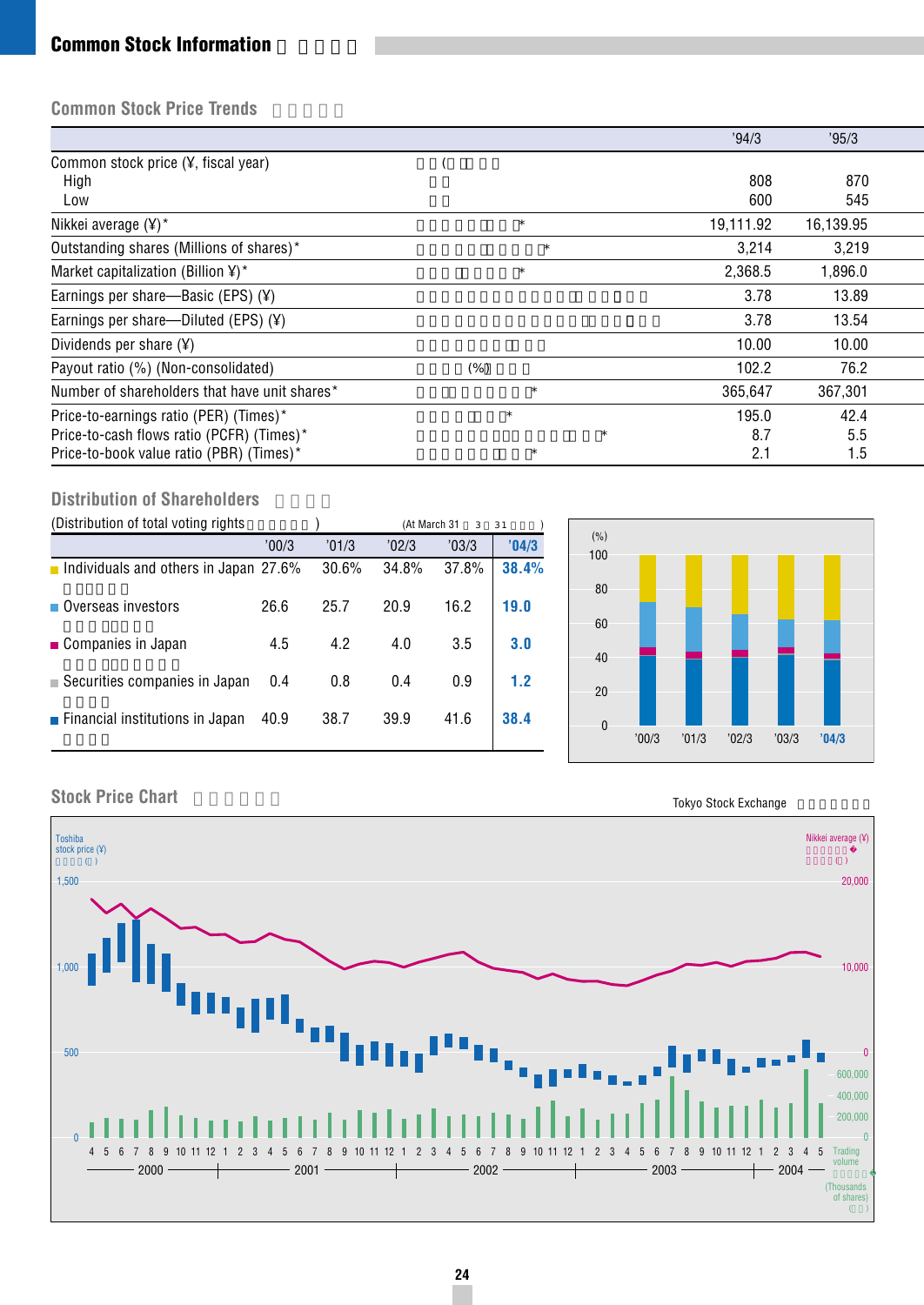|           |           |           |           |           |           |           | (*As of March 31 | $*3$<br>31 |
|-----------|-----------|-----------|-----------|-----------|-----------|-----------|------------------|------------|
| '96/3     | '97/3     | '98/3     | '99/3     | 00/3      | '01/3     | '02/3     | '03/3            | '04/3      |
|           |           |           |           |           |           |           |                  |            |
| 863       | 832       | 770       | 840       | 1.046     | 1,275     | 842       | 603              | 525        |
| 495       | 664       | 504       | 437       | 640       | 630       | 389       | 295              | 306        |
| 21.406.85 | 18.003.40 | 16,527.17 | 15,836.59 | 20,337.32 | 12.999.70 | 11.024.94 | 7.972.71         | 11,715.39  |
| 3,219     | 3,219     | 3,219     | 3,219     | 3,219     | 3,219     | 3,219     | 3,219            | 3,219      |
| 2,613.8   | 2,201.8   | 1,738.3   | 2,604.2   | 3,367.1   | 2,356.3   | 1,815.5   | 1,007.6          | 1,519.4    |
| 26.85     | 20.06     | 2.28      | (4.32)    | (10.22)   | 29.88     | (78.91)   | 5.75             | 8.96       |
| 26.85     | 20.06     | 2.28      | (4.32)    | (10.22)   | 29.71     | (78.91)   | 5.75             | 8.96       |
| 10.00     | 10.00     | 10.00     | 6.00      | 3.00      | 10.00     | 0.00      | 3.00             | 3.00       |
| 51.5      | 53.5      | 97.4      |           |           | 121.9     |           | 11.6             | 49.0       |
| 387,574   | 385,942   | 375,682   | 346,209   | 321,998   | 379,890   | 416,857   | 428,070          | 424,526    |
| 28.9      | 32.8      | 118.1     | (285.9)   | (102.3)   | 24.5      | (7.2)     | 54.4             | 52.7       |
| 7.4       | 6.8       | 5.6       | 8.6       | 10.7      | 5.4       | 25.1      | 3.6              | 5.4        |
| 1.9       | 1.6       | 1.4       | 2.3       | 3.2       | 2.3       | 2.6       | 1.8              | 2.0        |

# **Major Shareholders**

As of March 31, 2004 2004 3 31

|                                                       | Percentage of<br>total common<br>shares outstanding |
|-------------------------------------------------------|-----------------------------------------------------|
| The Master Trust Bank of Japan, Ltd. (Trust Accounts) | 5.93%                                               |
| Japan Trustee Service Bank, Ltd. (Trust Accounts)     | 4.63                                                |
| The Dai-ichi Mutual Life Insurance Company            | 3.37                                                |
| Nippon Life Insurance Company                         | 3.24                                                |
| Sumitomo Mitsui Banking Corporation                   | 2.17                                                |
| Employees Stock Ownership Plan                        | 1.72                                                |
| NIPPONKOA Insurance Co., Ltd.                         | 1.55                                                |
| Shinsei Bank, Limited                                 | 1.52                                                |
| State Street Bank and Trust Company                   | 1.35                                                |
| The Chase Manhattan Bank NA London                    | 1.34                                                |

# **Corporate Data**

As of March 31, 2004 2004 3 31

| <b>Toshiba Corporation</b><br>Headquarters: 1-1, Shibaura 1-chome, Minato-ku, Tokyo 105-8001, Japan | 105-8001                           | $1 - 1 - 1$                             |  |
|-----------------------------------------------------------------------------------------------------|------------------------------------|-----------------------------------------|--|
| Founded: July 1875                                                                                  | 1875<br>$\overline{7}$             |                                         |  |
| Number of Employees: 161,000 (Consolidated basis)                                                   | 161,000                            |                                         |  |
| Fiscal Year: April 1 to March 31                                                                    | 3<br>31                            |                                         |  |
| Authorized Number of Shares: 10,000,000,000 shares                                                  |                                    | 10,000,000,000                          |  |
| Number of Shares Issued and Outstanding: 3,219,027,165 shares                                       | 3,219,027,165                      |                                         |  |
| Paid-in Capital: ¥274,926 million                                                                   | 274,926                            |                                         |  |
| Number of Shareholders: 424,526 (Number of shareholders that have unit shares)                      | 424,526                            |                                         |  |
| Stock Exchange Listings: Tokyo, Osaka, Nagoya, Fukuoka, Sapporo,                                    |                                    | $\star$                                 |  |
| *Listing of Original Stock<br>London*, Luxembourg, Amsterdam*,                                      |                                    | $\star$                                 |  |
| Frankfurt, Düsseldorf, Paris*, Switzerland                                                          |                                    | $\star$                                 |  |
| Ticker Code on the Tokyo Stock Exchange: 6502                                                       | 6502                               |                                         |  |
| Transfer Agent: The Chuo Mitsui Trust and Banking Company, Limited                                  |                                    |                                         |  |
| For Further Information, Please Contact:                                                            |                                    |                                         |  |
| Toshiba Corporation Investor Relations Group                                                        | IR                                 |                                         |  |
| 1-1, Shibaura 1-chome, Minato-ku, Tokyo 105-8001, Japan                                             | 105-8001                           | $1 - 1 - 1$                             |  |
| Phone: +81-3-3457-2096 Facsimile: +81-3-5444-9202                                                   |                                    | TEL: (03) 3457-2096 FAX: (03) 5444-9202 |  |
| E-mail: ir@toshiba.co.jp                                                                            | e-mail: ir@toshiba.co.jp           |                                         |  |
| or via the Internet at:                                                                             | http://www.toshiba.co.jp/about/ir/ |                                         |  |
| http://www.toshiba.co.jp/about/ir/index2.htm                                                        |                                    |                                         |  |